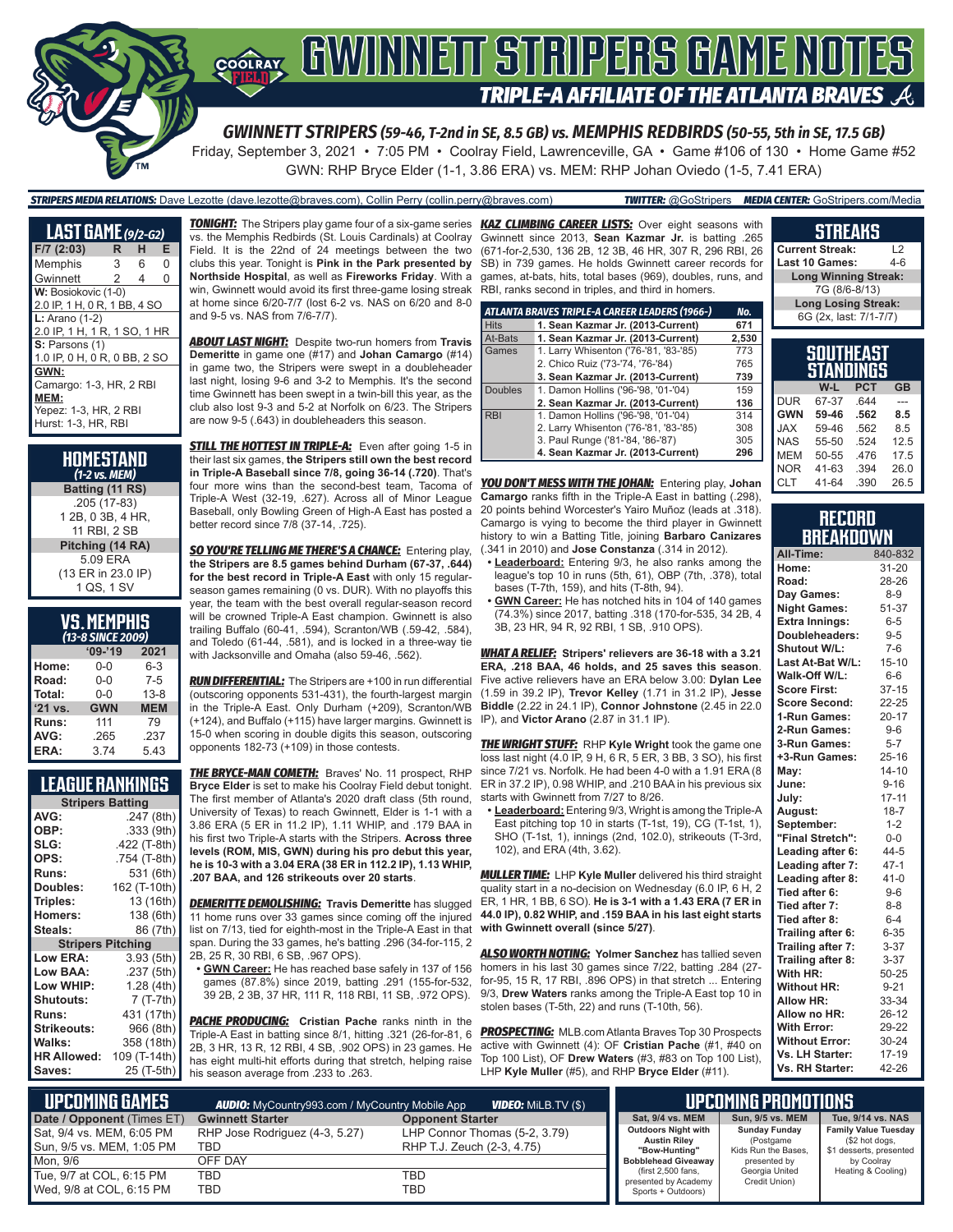

#### *FRIDAY, SEPTEMBER 3, 2021 VS. MEMPHIS*

#### **MANAGER MATT TUIASOSOPO**

**Matt Tuiasosopo** is in his first season as Gwinnett manager and his third season as a coach in the Atlanta Braves organization in 2021. He was named the seventh manager in team history on 3/30/21. Tuiasosopo is both the youngest manager in team history (turned 35 on 5/10) and the first former Gwinnett player to manage the club (hit .221 with 19 HR, 73 RBI in 178 games from 2016-17).

Tuiasosopo made his managerial debut in 2019 with Class-A Rome, leading the club to a 65-74 record and earning Atlanta's Bobby Cox Award for minor league manager of the year. He was set to return to Rome in 2020, but was reassigned to the Braves Alternate Training Site at Coolray Field once the MiLB season was canceled.

| Tuiasosopo's Managerial Career | <b>Games</b> | W-L     | <b>PCT</b> | <b>Plavoffs</b> |
|--------------------------------|--------------|---------|------------|-----------------|
| With Gwinnett (1 Season):      | 105          | 59-46   | .562       |                 |
| MiLB Career (2 Seasons):       | 244          | 124-120 | .508       |                 |

*All staff bios available in the 2021 Stripers Media Guide*

|                            | EJECTIONS (4)            |                         |
|----------------------------|--------------------------|-------------------------|
| Player/Coach               | Date/Inning              | <b>Umpire</b>           |
| <b>Ryan Goins</b>          | 5/25 vs. MEM, 7th Inning | <b>HP Clint Vondrak</b> |
| <b>MGR Matt Tuiasosopo</b> | 6/3 vs. JAX, 8th Inning  | <b>HP Alex Tosi</b>     |
| <b>Travis Snider</b>       | 7/30 at MEM, 8th Inning  | HP John Bacon           |
| <b>Ryan Casteel</b>        | 8/17 at LOU, 3rd Inning  | 1B Charlie Ramos        |

|                               |     |                |                                       |                | <b>TEAM DEFENSE (3RD IN TRIPLE-A EAST)</b>          |           |           |
|-------------------------------|-----|----------------|---------------------------------------|----------------|-----------------------------------------------------|-----------|-----------|
| <b>PCT</b>                    | G   | <b>TC</b>      | <b>PO</b>                             | A              | Е                                                   | <b>DP</b> | TP        |
| .983                          | 105 | 3734           | 2719                                  | 953            | 62                                                  | 103       |           |
| <b>Catchers</b>               |     | <b>SB</b>      | <b>CS</b>                             | <b>ATT</b>     | <b>PCT</b>                                          | <b>PB</b> | $W-L$     |
| Casteel, Ryan                 |     | $\overline{4}$ | O                                     | 4              | .000                                                |           | $1 - 2$   |
| Contreras, William            |     | 19             | O                                     | 19             | .000                                                | 5         | $20 - 5$  |
| d'Arnaud, Travis              |     | 2              | 2                                     | $\overline{4}$ | .500                                                | U         | $5 - 1$   |
| Jackson, Alex                 |     | 10             | 4                                     | 14             | .286                                                |           | $11 - 12$ |
| Lucroy, Jonathan              |     | 18             | 5                                     | 23             | .217                                                |           | $8 - 15$  |
| Martinez, Carlos              |     | 3              | O                                     | 3              | .000                                                |           | $2 - 1$   |
| Morales, Jonathan             |     | 13             | 6                                     | 19             | .316                                                | 2         | $12 - 10$ |
| Total:                        |     | 69             | 17                                    | 86             | .198                                                | 11        | 59-46     |
| <b>Outfield Assists (25):</b> |     |                |                                       |                | Waters (10), Demeritte (5), Ervin (4), Sanchez (2), |           |           |
|                               |     |                |                                       |                | Almonte (1), Inciarte (1), Pache (1), Rosario (1)   |           |           |
| <b>Pitcher Pickoffs (4):</b>  |     |                | Kingham (2), Y. Lopez (1), Muller (1) |                |                                                     |           |           |
| <b>Catcher Pickoffs (3):</b>  |     |                | Casteel (1), Jackson (1), Morales (1) |                |                                                     |           |           |

# **STARTS**

|     | <b>By Batting Order</b>                                                                                                                                                                                              |
|-----|----------------------------------------------------------------------------------------------------------------------------------------------------------------------------------------------------------------------|
| 1:  | Waters (69), Pache (21), Inciarte (6), Arcia (5), Almonte (1), Ervin (1), Gore (1),<br>Sanchez (1)                                                                                                                   |
| 2:  | Pache (30), Kipnis (24), Arcia (18), Rosario (11), Goins (9), Demeritte (4), Waters (3),<br>Almonte (1), Camargo (1), Ervin (1), Gore (1), Heredia (1), Sanchez (1)                                                  |
| 3:  | Arcia (49), Camargo (35), d'Arnaud (6), Demeritte (4), Jackson (3), Kipnis (3), Lucroy (3),<br>Contreras (2)                                                                                                         |
| 4:  | Camargo (45), Demeritte (17), Jackson (17), Contreras (6), Kipnis (6), Lucroy (5),<br>Almonte (3), Casteel (3), Rosario (2), Kazmar Jr. (1)                                                                          |
| 5:  | Contreras (24), Lucroy (13), Kazmar Jr. (12), Goins (11), Kipnis (11), Demeritte (9),<br>Almonte (8), Jackson (8), Camargo (3), Sanchez (2), Snider (2), Casteel (1), Ervin (1)                                      |
| 6:  | Goins (23), Kazmar Jr. (13), Casteel (12), Demeritte (10), Ervin (9), Snider (8),<br>Pache (7), Lucroy (5), Sanchez (5), Waters (5), Almonte (4), Contreras (3), Jackson (1)                                         |
| 7:  | Ervin (22), Kazmar Jr. (19), Goins (15), Sanchez (14), Snider (13), Pache (6),<br>Demeritte (5), Casteel (4), Morales (3), Waters (3), Almonte (1)                                                                   |
| 8:  | Sanchez (32), Morales (17), Ervin (13), Kazmar Jr. (12), Snider (9), Goins (7),<br>Gore (7), Casteel (5), Brugman (1), Martinez (1), Unroe (1)                                                                       |
| 9:  | Starting Pitchers (63), Sanchez (12), Morales (11), Ervin (4), Gore (4), Snider (4),<br>Casteel (2), Kazmar Jr. (2), Martinez (2), Unroe (1)                                                                         |
|     | <b>By Position</b>                                                                                                                                                                                                   |
| C:  | Contreras (25), Jackson (23), Lucroy (23), Morales (22), d'Arnaud (6), Casteel (3),<br>Martinez (3)                                                                                                                  |
| 1B: | Camargo (48), Casteel (22), Snider (14), Kazmar Jr. (9), Morales (6), Lucroy (2),<br>Unroe (2), Demeritte (1), Goins (1)                                                                                             |
| 2B: | Kipnis (36), Goins (25), Sanchez (24), Kazmar Jr. (18), Arcia (1), Morales (1)                                                                                                                                       |
| 3B: | Camargo (33), Kazmar Jr. (29), Sanchez (24), Goins (14), Arcia (3), Morales (2)                                                                                                                                      |
| SS: | Arcia (63), Goins (25), Sanchez (15), Camargo (1), Kazmar Jr. (1)                                                                                                                                                    |
| LF: | Waters (32), Ervin (24), Gore (13), Almonte (9), Snider (7), Demeritte (6), Kipnis (5),<br>Arcia (4), Rosario (3), Heredia (1), Sanchez (1)                                                                          |
| CF: | Pache (58), Waters (30), Ervin (6), Rosario (6), Inciarte (5)                                                                                                                                                        |
| RF: | Demeritte (39), Ervin (20), Waters (18), Snider (10), Almonte (8), Pache (4),<br>Sanchez (3), Rosario (2), Camargo (1)                                                                                               |
| DH: | Contreras (10), Jackson (6), Snider (5), Demeritte (3), Kipnis (3), Casteel (2),<br>Kazmar Jr. (2), Pache (2), Rosario (2), Almonte (1), Arcia (1), Brugman (1), Camargo (1),<br>Ervin (1), Inciarte (1), Lucroy (1) |

|               | <b>VS.2021 OPPONENTS</b> |          |              |               |         |       |              |  |  |  |  |
|---------------|--------------------------|----------|--------------|---------------|---------|-------|--------------|--|--|--|--|
|               | Home                     | Road     | <b>Total</b> |               | Home    | Road  | <b>Total</b> |  |  |  |  |
| <b>CLT</b>    | $5 - 1$                  | $11 - 1$ | $16 - 2$     | COL           | ---     |       |              |  |  |  |  |
| <b>DUR</b>    | $4 - 2$                  | $1 - 5$  | $5 - 7$      | LOU           | $4 - 2$ | $5-1$ | $9 - 3$      |  |  |  |  |
| <b>JAX</b>    | $1 - 5$                  | ---      | $1 - 5$      | <b>MW DIV</b> | $4 - 2$ | $5-1$ | $9 - 3$      |  |  |  |  |
| <b>MEM</b>    | $6 - 3$                  | $7-5$    | $13 - 8$     |               |         |       |              |  |  |  |  |
| <b>NAS</b>    | $6-6$                    | $3-9$    | $9 - 15$     |               |         |       |              |  |  |  |  |
| <b>NOR</b>    | $5 - 1$                  | $1 - 5$  | $6-6$        |               |         |       |              |  |  |  |  |
| <b>SE DIV</b> | $27 - 18$                | 23-25    | $50 - 43$    |               |         |       |              |  |  |  |  |

#### **LAST AT-BAT WINS** *(15)*

The Stripers are 15-10 (.600) in games decided in the last at-bat in 2021.

| Date/Opponent        | <b>Score</b> | Game-Winning Play (*=Walk-Off)           |
|----------------------|--------------|------------------------------------------|
| 5/4 at Charlotte     | 10-9 (12th)  | Almonte scores on E4 (Reynolds)          |
| 5/9 at Charlotte     | 12-9 (10th)  | Camargo RBI single                       |
| 5/14 vs. Louisville  | $2-1$ (8th)  | Arcia solo HR                            |
| 5/16 vs. Louisville  | $5-4$ (9th)  | Arcia walk-off solo HR*                  |
| 5/25 vs. Memphis     | $2-1$ (9th)  | Kazmar walk-off single*                  |
| 6/9-G2 at Memphis    | $3-1$ (8th)  | Waters RBI single                        |
| 6/18 vs. Nashville   | 8-7 (10th)   | Arcia scores on E4 (Hiura on Lucroy FC)* |
| 6/30 at Durham       | $2-1$ (9th)  | Pache RBI single                         |
| 7/18 at Charlotte    | 13-12 (9th)  | Contreras RBI double                     |
| 8/1 at Memphis       | $4-2$ (9th)  | Ervin RBI single                         |
| 8/6 vs. Charlotte    | $4-3(11th)$  | Morales walk-off single*                 |
| 8/8-G1 vs. Charlotte | $4-3$ (7th)  | d'Arnaud walk-off single*                |
| 8/11-G1 vs. Durham   | $4-3(7th)$   | Pache walk-off single*                   |
| 8/24 at Nashville    | $3-1$ (9th)  | Rosario solo HR                          |
| 8/25 at Nashville    | 5-4 (10th)   | Contreras RBI single                     |
|                      |              |                                          |

# **GWINNETT PLAYERS USED** *(58 IN 2021)*

**Pitchers (33)** Anderson, Ian Arano, Victor Biddle, Jesse Bradford, Chasen Burrows, Thomas Chavez, Jesse Davidson, Tucker De La Cruz, Jasseel *Edwards Jr., Carl* Elder, Bryce Flaa, Jay *Greene, Shane*  Hernandez, Daysbel *Horacek, Mitch* Johnstone, Connor *Jones, Nate* Kelley, Trevor Kingham, Nolan Lee, Dylan Lopez, Yoan Martin, Chris Minter, A.J. Muller, Kyle Newcomb, Sean Roark, Tanner Rodriguez, Jose Santana, Edgar *Tice,Ty* Toussaint, Touki Webb, Jacob *Wilson, Bryse* Wright, Kyle Ynoa, Huascar

*Almonte, Abraham* Arcia, Orlando *Brugman, Jaycob* Camargo, Johan Casteel, Ryan Contreras, William d'Arnaud, Travis Demeritte, Travis Ervin, Phillip Goins, Ryan Gore, Terrance Heredia, Guillermo *Inciarte, Ender Jackson, Alex* Kazmar Jr., Sean Kipnis, Jason

*Lucroy, Jonathan* Martinez, Carlos Morales, Jonathan Pache, Cristian Rosario, Eddie Sanchez, Yolmer Snider, Travis Unroe, Riley Waters, Drew

*Italics = Player no longer in Braves organization*

#### **BASS-LANTA**

#### OF Abraham Almonte RHP Ian Anderson INF/OF Orlando Arcia LHP Jesse Biddle INF Johan Camargo RHP Jesse Chavez C William Contreras C Travis d'Arnaud LHP Tucker Davidson RHP Carl Edwards Jr.

**31 players have played for both Gwinnett and Atlanta in 2021:** RHP Shane Greene OF Guillermo Heredia OF Ender Inciarte C Alex Jackson RHP Nate Jones INF Sean Kazmar Jr. C Jonathan Lucroy RHP Chris Martin LHP A.J. Minter LHP Kyle Muller (Debut) LHP Sean Newcomb

OF Cristian Pache OF Eddie Rosario RHP Edgar Santana RHP Ty Tice RHP Touki Toussaint RHP Jacob Webb RHP Bryse Wilson RHP Kyle Wright RHP Huascar Ynoa

# **ATLANTA BRAVES REHAB ASSIGNMENTS** *(10 IN 2021)*

**Player Injury (IL Date)** 

RHP Jay Flaa

RHP Chris Martin RT Shoulder Inflammation (4/7) 5/5-5/11<br>OF Ender Inciarte Strained LT Hamstring (4/17) 5/6-5/12 OF Ender Inciarte Strained LT Hamstring (4/17)<br>OF Guillermo Heredia RT Hamstring Inflammation (5) RT Hamstring Inflammation (5/1) 5/14 C Alex Jackson Strained LT Hamstring (5/2) 5/21-6/9, 6/30-7/20 OF Cristian Pache RT Hamstring Inflammation (5/14) 5/29-6/1<br>RHP Touki Toussaint RT Shoulder Strain (3/26) 6/22-7/15 RHP Touki Toussaint RT Shoulder Strain (3/26) 6/22-7/15<br>C. Travis d'Arnaud C. Torn LT Thumb Ligament (5/2) 6/10-8/10 Torn LT Thumb Ligament (5/2) RHP Ian Anderson RT Shoulder Inflammation (7/16) 8/5-8/28<br>RHP Huascar Ynoa Fractured RT Hand (5/17) 8/6-8/16 RHP Huascar Ynoa Fractured RT Hand (5/17) 8/6-8/16 RT Abdominal Strain (7/7)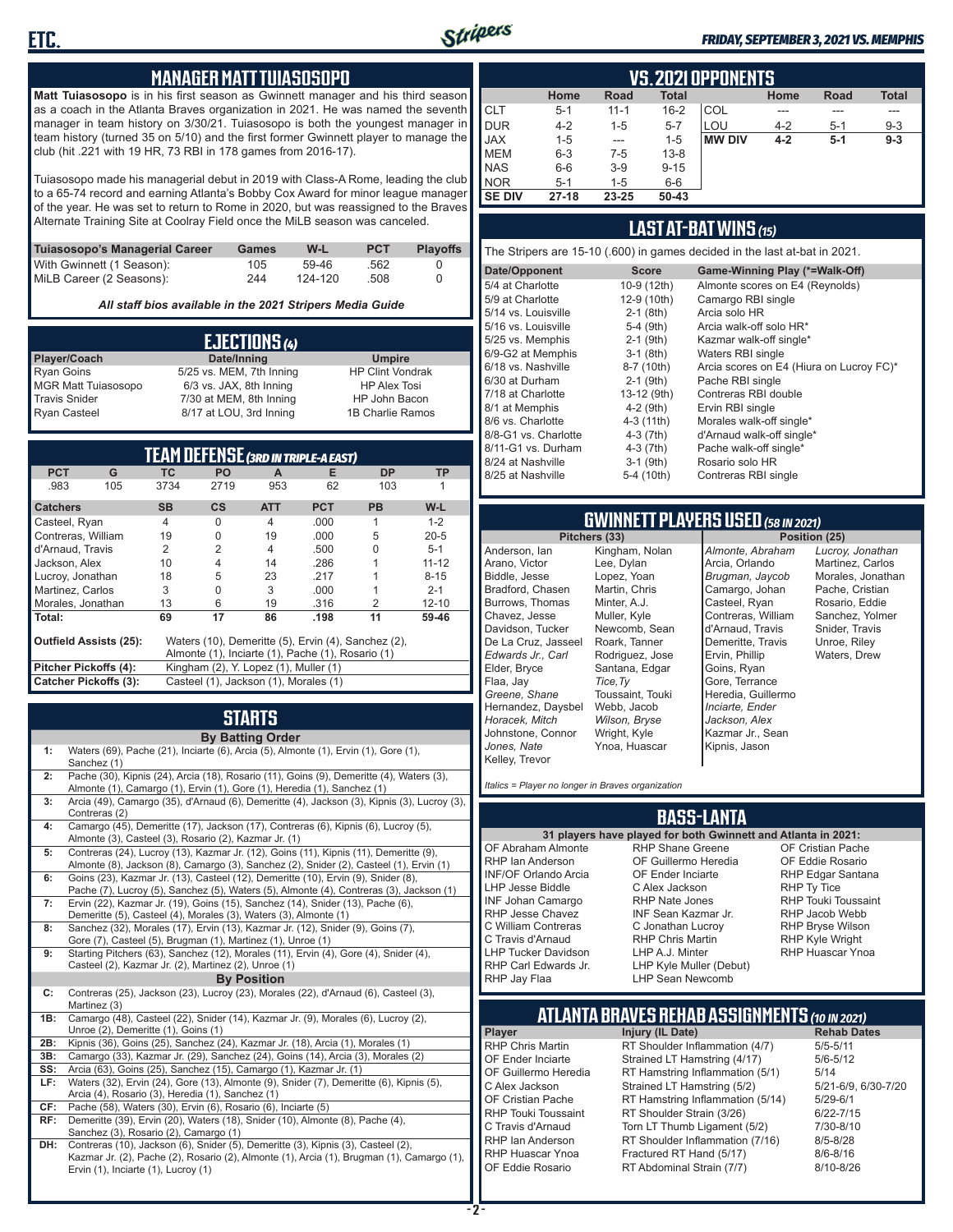### **STARTING PITCHER**



#### *FRIDAY, SEPTEMBER 3, 2021 VS. MEMPHIS*

# **59****bryce elder**

**B/T:** R/R **BORN:** 5/19/99 in Decatur, Texas (Age 22) **HT:** 6-2 **ACQUIRED:** Braves' 5th round pick (156th overall) in the 2020 June **WT:** 220 draft out of the University of Texas at Austin.

*TONIGHT'S START:* Elder makes his third Triple-A start in game four of a six-game series vs. Memphis ... Making his pro debut in 2021, is a combined 10-3 with a 3.04 ERA (38 ER in 112.2 IP) and .207 BAA in 20 starts across three levels ... Is the first member of the Braves' 2020 draft class to reach Gwinnett.

*PROSPECTING:* Currently ranked Atlanta's No. 11 prospect by MLB.com ... Began the season ranked the No. 16 prospect in the Braves' organization by *Baseball America.*

*2021 WITH GWINNETT:* Promoted on 8/17 and made his Triple-A debut on 8/20 at Louisville (win, 5.0 IP, 3 H, 2 R, 2 ER, 1 HR, 3 BB, 6 SO) ... Was the third Stripers pitcher to make his Triple-A debut as a starter this season, joining **Kyle Muller** (5/4 at CLT) and **Nolan Kingham** (6/29 at DUR).

*2021 WITH MISSISSIPPI:* Joined the M-Braves on 6/29 ... Earned his first Double-A win on 7/4 at Montgomery (5.0 IP, 1 ER, 2 BB, 5 SO) ... On 7/10 vs. Pensacola, pitched 7.0 hitless innings and combined with Daysbel Hernandez (2.0 IP, 0 H) on a no-hitter in a 6-0 victory ... ... **Named Double-A South Pitcher of the Week for 7/5-7/11 (2-0, 0.75 ERA, 0.67 WHIP, .061 BAA in 2 starts) and Double-A South Pitcher of the Month for July (4-1, 2.73 ERA, 0.88 WHIP, .140 BAA in 5 starts)** ... Tossed his first career complete game on 7/28 at Pensacola (7.0 IP, 3 H, 2 R, 2 ER, 1 HR, 3 BB, 9 SO in 4-1 win) ... Won his final four starts with Mississippi from 7/28-8/14, posting a 2.77 ERA (8 ER in 26.0 IP), .096 WHIP, and .208 BAA in that span.

*2021 WITH ROME:* Was Rome's Opening Night starter on 5/4 at Winston-Salem ... Earned his first professional win in his fourth start on 5/21 vs. Bowling Green (6.1 IP, 5 H, 1 ER, 0 BB, 7 SO) ... Struck out a career-high 10 batters over 6.0 IP in a no-decision on 6/3 at Bowilng Green ... Went 1-1 with a 1.40 ERA (3 ER in 19.1 IP), 1.03 WHIP, and .194 BAA in his final four starts with the R-Braves from 6/3-6/22.

*COLLEGE CAREER:* Pitched three seasons (2018-20) for the University of Texas ... Went 10-6 with a 3.42 ERA (55 ER in 144.2 IP) and 149 strikeouts over 39 games (18 starts) ... In his abbreviated junior season in 2020, earned Collegiate Baseball Second Team All-American honors after posting a 2.08 ERA and striking out 32 in four starts.

|             | <b>ELDER'S OVERALL STATS</b> |         |            |       |           |           |     |            |             |  |  |
|-------------|------------------------------|---------|------------|-------|-----------|-----------|-----|------------|-------------|--|--|
| Year        | Team                         | W-L     | <b>ERA</b> | G/GS  | <b>HR</b> | <b>BB</b> | SΟ  | <b>BAA</b> | <b>WHIP</b> |  |  |
| 2021        | Rome $(A+)$                  | $2 - 1$ | 2.60       | 9/9   |           | 20        | 55  | .224       | 1.29        |  |  |
|             | Mississippi (AA)             | $7-1$   | 3.21       | 9/9   |           | 17        | 60  | .198       | 1.00        |  |  |
|             | Gwinnett (AAA)               | 1-1     | 3.86       | 2/2   |           | 6         | 11  | .179       |             |  |  |
|             | MiLB Career:                 |         | 3.04       | 20/20 | 10        | 43        | 126 | 207        | 1.13        |  |  |
| MLB Career: |                              | $0 - 0$ |            | 0/0   |           | 0         | O   | ---        | 0.00        |  |  |

|          | <b>ELDER'S 2021 SPLITS WITH GWINNETT</b> |              |                       |
|----------|------------------------------------------|--------------|-----------------------|
| Home:    | $0-0, - -$ ERA $(0G)$                    | <b>Road:</b> | 1-1, 3.86 ERA (2G)    |
| Day:     | $0-0, - -$ ERA $(0G)$                    | Night:       | 1-0, 3.86 ERA (2G)    |
| Starter: | 1-1, 3.86 ERA (2G)                       | Reliever:    | $0-0, - -$ ERA $(0G)$ |
| Vs. LHB: | .273 BAA, 1 HR                           | Vs. RHB:     | .143 BAA, 0 HR        |

| <b>ELDER vs. MEMPHIS</b> |                                                                    |         |  |  |     |  |  |  |  |  |  |  |
|--------------------------|--------------------------------------------------------------------|---------|--|--|-----|--|--|--|--|--|--|--|
|                          | W-L<br><b>GS</b><br><b>ERA</b><br><b>HR</b><br>ID<br>ER<br>BВ<br>G |         |  |  |     |  |  |  |  |  |  |  |
| 2021:                    | 0-0                                                                | $- - -$ |  |  | 0.0 |  |  |  |  |  |  |  |
| Career:                  | 0-0                                                                | $ -$    |  |  | 0.0 |  |  |  |  |  |  |  |

| <b>ELDER'S HIGHS &amp; LOWS</b> |                            |                                    |  |  |  |  |  |  |
|---------------------------------|----------------------------|------------------------------------|--|--|--|--|--|--|
|                                 | <b>Season</b>              | Career (MiLB and MLB)              |  |  |  |  |  |  |
| IP:                             | 7.0 (5x, last: 8/3 at BIR) | 7.0 (5x, last: 8/3/21, MIS at BIR) |  |  |  |  |  |  |
| so:                             | 10 (6/3 at BG)             | 10 (6/3/21, ROM at BG)             |  |  |  |  |  |  |
| BB:                             | 4 (4x, last: 7/10 vs. PNS) | 4 (4x, last: 7/10/21, MIS vs. PNS) |  |  |  |  |  |  |
| H:                              | 9 (8/3 at BIR)             | 9 (8/3/21, MIS at BIR)             |  |  |  |  |  |  |
| <b>IER:</b>                     | 5 (2x, last: 7/22 vs. BLX) | 5 (2x, last: 7/22/21, MIS vs. BLX) |  |  |  |  |  |  |
| Low-Hit CG:                     |                            |                                    |  |  |  |  |  |  |
| Low-ER CG:                      |                            |                                    |  |  |  |  |  |  |

| <b>ELDER AT THE PLATE</b>                                                                    |      |   |   |              |              |  |  |  |  |   |  |  |
|----------------------------------------------------------------------------------------------|------|---|---|--------------|--------------|--|--|--|--|---|--|--|
| AVG.<br><b>SO</b><br><b>BB</b><br>3B<br><b>HR</b><br><b>RBI</b><br>2B<br><b>AB</b><br>н<br>R |      |   |   |              |              |  |  |  |  |   |  |  |
| 2021 w/GWN:                                                                                  | .000 |   | 0 | O            | O            |  |  |  |  |   |  |  |
| MiLB Career:                                                                                 | .000 | 3 |   | $\Omega$     | 0            |  |  |  |  | 3 |  |  |
| MLB Career:                                                                                  | ---  |   |   | $\mathbf{0}$ | $\mathbf{0}$ |  |  |  |  |   |  |  |

|            | <b>ELDER'S 2021 STARTS (ALL LEVELS)</b> |               |     |          |          |                |                |                |           |       |                    |              |                                                    |
|------------|-----------------------------------------|---------------|-----|----------|----------|----------------|----------------|----------------|-----------|-------|--------------------|--------------|----------------------------------------------------|
| Team       | Date/Opp.                               | <b>Result</b> | IP  | н        | R        | <b>ER</b>      | <b>HR</b>      | <b>BB</b>      | <b>SO</b> | NP-S  | Opp. Starter       | <b>Final</b> | <b>Notes</b>                                       |
| <b>ROM</b> | 5/4 at WS                               | ND            | 4.2 |          | 5        | 5              |                | 4              | 6         | 79-48 | Davis Martin       | W, 11-5      | First career MiLB start on Opening Night.          |
| <b>ROM</b> | 5/9 at WS                               | <b>ND</b>     | 5.0 | 4        | 3        |                | $\Omega$       | $\overline{2}$ |           | 76-48 | Davis Martin       | $L, 1-2$     | Two unearned runs due to three Rome errors.        |
| <b>ROM</b> | 5/15 at GBO                             | <b>ND</b>     | 3.2 | 4        |          |                | $\Omega$       | 4              | 6         | 75-40 | Omar Cruz          | L. 5-6       | Exited with 1-0 deficit, Rome lost in 10 innings.  |
| <b>ROM</b> | 5/21 vs. BG                             | W, 1-0        | 6.1 | 5        |          |                | $\Omega$       | 0              |           | 75-51 | Michael Mercado    | W. 6-1       | Retired eight straight batters after allowing run. |
| <b>ROM</b> | 5/28 vs. GVL                            | <b>ND</b>     | 6.0 | 4        | 2        | $\mathfrak{p}$ | $\Omega$       | 4              | 5         | 91-52 | Jay Groome         | W. 4-3       | Rome won on walk-off single in 10th inning.        |
| <b>ROM</b> | $6/3$ at BG                             | <b>ND</b>     | 6.0 | 5        |          | $\Omega$       | 0              | $\overline{2}$ | 10        | 85-56 | Peyton Battenfield | $L, 1-3$     | Struck out five of first six batters faced.        |
| <b>ROM</b> | 6/8 vs. ASH                             | <b>ND</b>     | 2.1 |          | $\Omega$ | U              | $\Omega$       | 0              | 3         | 28-21 | Mark Moclair       | W. 8-4       | Faced just eight batters before early exit.        |
| <b>ROM</b> | 6/13 vs. ASH                            | L. 1-1        | 6.0 | 6        | 4        | 3              |                | 3              | 4         | 81-57 | Mark Moclair       | $L. 0-9$     | Three of six hits allowed went for extra-bases.    |
| <b>ROM</b> | 6/22 at ABD                             | W. 2-1        | 5.0 | 2        | $\Omega$ | $\Omega$       | 0              | 3              |           | 83-51 | Jake Prizina       | W. 14-0      | Started with 5-0 lead after the top of the 1st.    |
| <b>MIS</b> | 6/29 at MTG                             | <b>ND</b>     | 4.0 |          | 4        | 4              | $\Omega$       |                | 5         | 83-49 | Peyton Battenfield | W, 7-6       | Three of four runs allowed in the 1st inning.      |
| <b>MIS</b> | 7/4 at MTG                              | W, 1-0        | 5.0 | 2        |          |                | $\Omega$       | 2              | 5         | 74-42 | Adrian De Horta    | W. 6-2       | Allowed just two singles for first Double-A win.   |
| <b>MIS</b> | 7/10 vs. PNS                            | W, 2-0        | 7.0 | $\Omega$ | $\Omega$ | O              | $\Omega$       | 4              | 6         | 89-44 | Zach McCamblev     | W, 6-0       | Daysbel Hernandez finished no-hitter for MIS.      |
| <b>MIS</b> | 7/16 at TNS                             | W, 3-0        | 7.0 | 4        | 2        | 2              |                | 3              | 5         | 94-57 | <b>Cam Sanders</b> | W. 6-4       | Tossed 4.0 scoreless innings after allowing HR.    |
| <b>MIS</b> | 7/22 vs. BLX                            | $L.3-1$       | 7.0 | 6        | 5        | 5              | $\overline{2}$ | 2              | 5         | 90-63 | Nick Bennett       | L, 4-5       | Most runs allowed since 5/4 (ROM at WS).           |
| <b>MIS</b> | 7/28 at PNS                             | W. 4-1        | 7.0 | 3        | 2        | 2              |                | 3              | 9         | 89-55 | Max Mever          | W. 5-2       | Game called in top of 8th due to lightning.        |
| <b>MIS</b> | 8/3 at BIR                              | W, 5-1        | 7.0 | 9        | 4        |                | 2              |                | 9         | 95-70 | Peyton Battenfield | W. 7-4       | Allowed one hit over final 3.0 innings pitched.    |
| <b>MIS</b> | 8/8 at BIR                              | W, 6-1        | 6.0 | 5        | 2        | 2              |                |                |           | 90-58 | Davis Martin       | W. 5-2       | Collected sixth win in last seven starts.          |
| <b>MIS</b> | 8/14 vs. BLX                            | W. 7-1        | 6.0 | 3        | 0        | 0              | $\Omega$       | $\Omega$       | 9         | 85-54 | Lucas Erceg        | W, 4-0       | Escaped bases-loaded jam with no outs in 3rd.      |
| <b>GWN</b> | 8/20 at LOU                             | W, 1-0        | 5.0 | 3        | 2        | $\overline{2}$ |                | 3              | 6         | 89-50 | Riley O'Brien      | W. 10-5      | First Triple-A win in Gwinnett debut.              |
| GWN        | 8/27 at NAS                             | $L, 1-1$      | 6.2 | 4        | 3        | 3              | $\Omega$       | 3              | 5         | 94-54 | Colin Rea          | $L, 0-3$     | Two runs scored after his exit in 7th inning.      |

| <b>STRIPERS STARTING PITCHERS (14 IN 2021)</b> |         |            |           |          |          |                             |                            |                                                    |  |  |
|------------------------------------------------|---------|------------|-----------|----------|----------|-----------------------------|----------------------------|----------------------------------------------------|--|--|
| <b>Pitcher</b>                                 | W-L     | <b>ERA</b> | <b>GS</b> | QS       |          | <b>Team W-L Run Support</b> | <b>Last Gwinnett Start</b> | <b>Final Line</b>                                  |  |  |
| Anderson, Ian                                  | $0 - 0$ | 3.68       | 4         | 0        | $3 - 1$  | 1.75 RPG (7 Tot.)           | 8/24 at NAS (ND)           | 5.0 IP, 3 H, 1 R, 1 ER, 2 BB, 9 SO (90p/54s)       |  |  |
| Burrows, Thomas                                | $0-0$   | 0.00       |           | 0        | 1-0      | $0.00$ RPG $(0$ Tot.)       | 7/21-G1 vs. NOR (ND)       | 1.0 IP, 0 H, 1 R, 0 ER, 3 BB, 2 SO (32p/13s)       |  |  |
| Davidson, Tucker                               | $2 - 1$ | 0.90       | 3         | 3        | $2 - 1$  | 5.33 RPG (16 Tot.)          | 5/23 at NAS (L)            | 6.0 IP, 1 H, 1 R, 1 ER, 1 BB, 9 SO, 1 HR (82p/51s) |  |  |
| De La Cruz. Jasseel                            | $0 - 3$ | 7.02       | 15        | $\Omega$ | $8 - 7$  | 2.27 RPG (34 Tot.)          | 8/14 vs. DUR (L)           | 0.0 IP, 3 H, 3 R, 3 ER, 1 BB, 0 SO, 1 WP (19p/10s) |  |  |
| Elder, Bryce                                   | $1 - 1$ | 3.86       | 2         |          | $1 - 1$  | 4.00 RPG (8 Tot.)           | 8/27 at NAS (L)            | 6.2 IP, 4 H, 3 R, 3 ER, 3 BB, 5 SO (94p/54s)       |  |  |
| Johnstone, Connor                              | $1 - 6$ | 6.87       | 13        | $\Omega$ | $4 - 9$  | 1.77 RPG (23 Tot.)          | 9/2-G2 vs. MEM (ND)        | 2.0 IP, 3 H, 2 R, 2 ER, 0 BB, 1 SO, 1 HR (42p/26s) |  |  |
| Kingham, Nolan                                 | $0 - 4$ | 8.89       | 6         | $\Omega$ | $2 - 4$  | 1.33 RPG (8 Tot.)           | 8/15 vs. DUR (L)           | 5.0 IP, 9 H, 6 R, 6 ER, 2 BB, 3 SO, 1 HR (93p/56s) |  |  |
| Muller, Kyle                                   | $3-2$   | 3.03       | 12        | 5        | $10 - 2$ | 3.83 RPG (46 Tot.)          | 9/1 vs. MEM (ND)           | 6.0 IP, 6 H, 2 R, 2 ER, 1 BB, 6 SO, 1 HR (91p/54s) |  |  |
| Roark. Tanner                                  | $0 - 0$ | 0.00       | 3         | $\Omega$ | $2 - 1$  | 2.67 RPG (8 Tot.)           | 8/22 at LOU (ND)           | 2.0 IP, 2 H, 0 R, 2 BB, 1 SO, 1 WP (32p/17s)       |  |  |
| Rodriguez, Jose                                | $4 - 3$ | 5.44       | 12        |          | $6-6$    | 2.83 RPG (34 Tot.)          | 8/28 at NAS (ND)           | 7.0 IP, 3 H, 0 R, 1 BB, 4 SO (85p/56s)             |  |  |
| Toussaint, Touki                               | $2 - 1$ | 4.32       | 4         | 2        | $2 - 2$  | 3.50 RPG (14 Tot.)          | 7/13 at CLT (W)            | 6.0 IP, 3 H, 2 R, 2 ER, 3 BB, 7 SO, 1 HR (89p/54s) |  |  |
| Wilson, Bryse                                  | $4 - 2$ | 4.47       | 9         | 3        | $6 - 3$  | 3.00 RPG (27 Tot.)          | 7/7 vs. NAS (ND)           | 5.0 IP, 8 H, 5 R, 5 ER, 2 BB, 2 SO, 2 HR (81p/50s) |  |  |
| Wright, Kyle                                   | $6-5$   | 3.62       | 19        |          | $10-9$   | 2.42 RPG (46 Tot.)          | 9/2-G1 vs. MEM (L)         | 4.0 IP, 9 H, 6 R, 5 ER, 3 BB, 3 SO (83p/50s)       |  |  |
| Ynoa, Huascar                                  | $0 - 0$ | 4.32       | 2         | $\Omega$ | $2 - 0$  | 2.50 RPG (5 Tot.)           | 8/11-G2 vs. DUR (ND)       | 4.2 IP, 4 H, 3 R, 3 ER, 4 BB, 7 SO, 1 WP (83p/51s) |  |  |
| Total:                                         | 23-28   | 4.64       | 105       | 22       | 59-46    | 2.63 RPG (276 Tot.)         |                            |                                                    |  |  |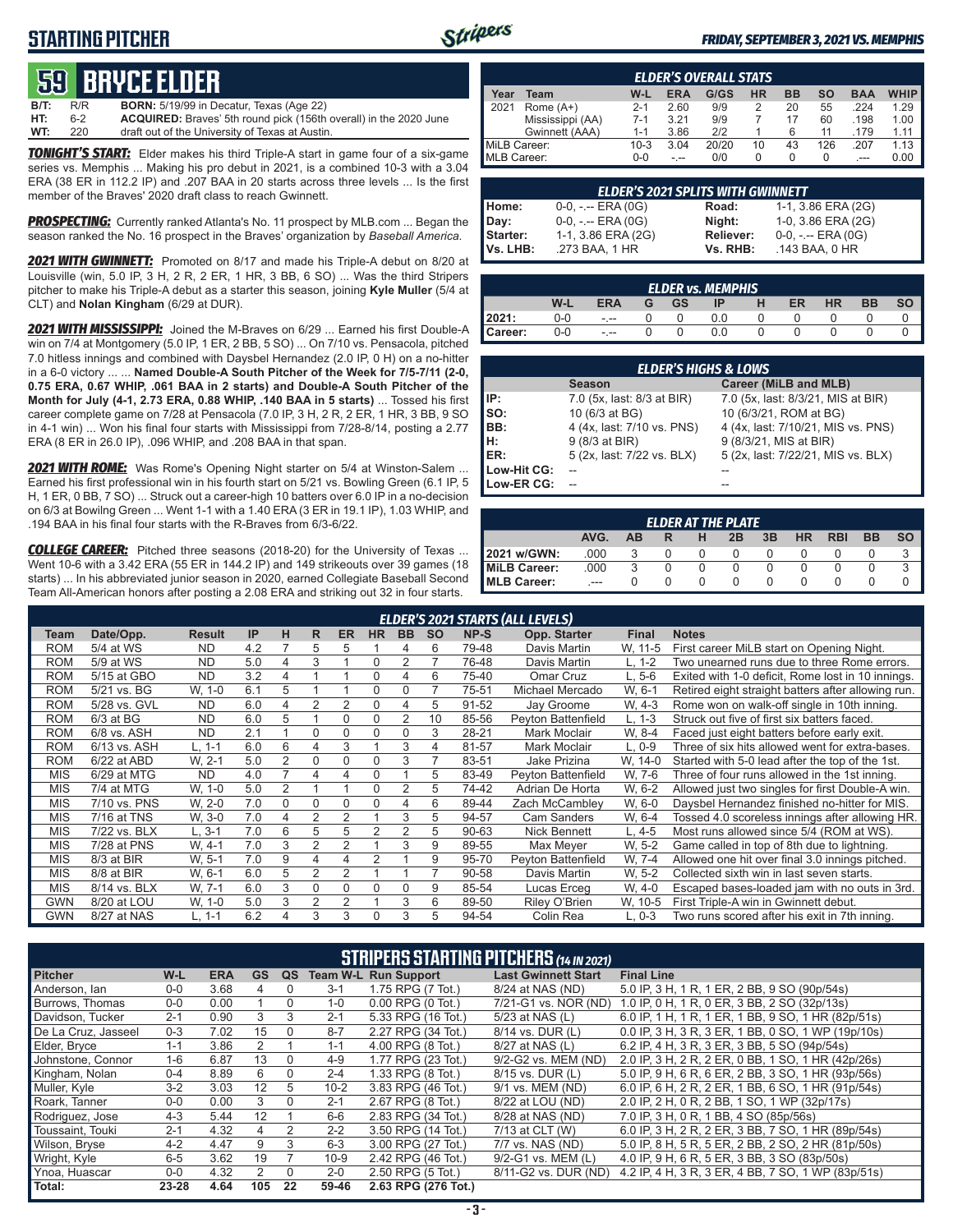#### **BULLPEN**



#### *FRIDAY, SEPTEMBER 3, 2021 VS. MEMPHIS*

|                                                                                        | STRIPERS PITCHING BREAKDOWN |            |       |     |     |     |           |           |            |  |  |  |
|----------------------------------------------------------------------------------------|-----------------------------|------------|-------|-----|-----|-----|-----------|-----------|------------|--|--|--|
|                                                                                        | W-L                         | <b>ERA</b> | IP    | R   | ER  | HR  | <b>BB</b> | <b>SO</b> | <b>BAA</b> |  |  |  |
| Starters:                                                                              | 23-28                       | 4.64       | 455.1 | 251 | 235 | 60  | 180       | 444       | .254       |  |  |  |
| Relievers:                                                                             | $36-18$                     | 3.21       | 451.0 | 180 | 161 | 49  | 178       | 522       | 218        |  |  |  |
| <b>Total:</b>                                                                          | 59-46                       | 3.93       | 906.1 | 431 | 396 | 109 | 358       | 966       | .237       |  |  |  |
| <b>IR/Scored:</b> 82/26 (31.7%)<br><b>Holds: 46</b><br><b>Saves/Opp: 25/41 (60.9%)</b> |                             |            |       |     |     |     |           |           |            |  |  |  |

|            | <b>PITCHING BY MONTH</b> |            |       |     |     |           |           |           |            |  |  |  |  |
|------------|--------------------------|------------|-------|-----|-----|-----------|-----------|-----------|------------|--|--|--|--|
|            | W-L                      | <b>ERA</b> | IP    | R   | ER  | <b>HR</b> | <b>BB</b> | <b>SO</b> | <b>BAA</b> |  |  |  |  |
| May:       | $14 - 10$                | 3.50       | 211.0 | 90  | 82  | 28        | 65        | 240       | .222       |  |  |  |  |
| June:      | $9 - 16$                 | 4.55       | 213.2 | 115 | 108 | 26        | 94        | 223       | .263       |  |  |  |  |
| July:      | $17 - 11$                | 4.50       | 242.0 | 131 | 121 | 37        | 100       | 261       | .240       |  |  |  |  |
| August:    | $18 - 7$                 | 2.99       | 216.2 | 81  | 72  | 15        | 90        | 223       | .214       |  |  |  |  |
| September: | $1 - 2$                  | 5.09       | 23.0  | 14  | 13  | 3         | 9         | 19        | .308       |  |  |  |  |

|                     | <b>RELIEF SUMMARY (CURRENT STRIPERS ONLY, GWINNETT STATS ONLY)</b> |            |    |    |            |        |              |                    |                                                          |                         |  |
|---------------------|--------------------------------------------------------------------|------------|----|----|------------|--------|--------------|--------------------|----------------------------------------------------------|-------------------------|--|
| <b>Pitcher</b>      | W-L                                                                | <b>ERA</b> | G  | GF | <b>HLD</b> | SV/OPP | <b>IR/RS</b> | <b>Last Outing</b> | <b>Last Final Line</b>                                   | <b>Scoreless Streak</b> |  |
| Arano, Victor       | 1-2                                                                | 2.87       | 28 | 8  | 4          | 2/4    | 3/0          | 9/2-G2 vs. MEM     | Loss, 2.0 IP, 1 H, 1 R, 1 ER, 2 BB, 1 SO, 1 HR (24p/12s) | $-1G$                   |  |
| Biddle, Jesse (L)   | $1 - 1$                                                            | 2.22       | 25 |    | 6          | 0/1    | 9/3          | 9/2 vs. MEM        | Win, 1.0 IP, 1 H, 0 R, 0 BB, 2 SO (16p/13s)              | 1G (1.0 IP)             |  |
| Bradford, Chasen    | $4 - 0$                                                            | 3.83       | 31 |    | 6          | 0/1    | 4/4          | 9/2-G2 vs. MEM     | 2.0 IP, 2 H, 0 R, 0 BB, 0 SO (22p/16s)                   | 4G (5.1 IP)             |  |
| Burrows, Thomas (L) | $3 - 1$                                                            | 3.11       | 28 |    |            | 0/1    | 18/6         | 9/2-G1 vs. MEM     | 2.0 IP, 2 H, 2 R, 2 ER, 1 BB, 3 SO, 1 HB (34p/21s)       | $-3G$                   |  |
| De La Cruz, Jasseel | $1 - 0$                                                            | .93        |    |    |            | 0/0    | 0/0          | 7/10 vs. NAS       | 3.0 IP, 0 H, 0 R, 3 BB, 3 SO (49p/28s)                   | 2G (4.0 IP)             |  |
| Flaa, Jay           | $1 - 1$                                                            | 5.96       | 25 | 6  |            | 1/1    | 2/0          | 9/2-G1 vs. MEM     | 1.0 IP, 2 H, 1 R, 1 ER, 1 BB, 2 SO (29p/16s)             | -1G                     |  |
| Johnstone, Connor   | $2 - 0$                                                            | 2.45       | 15 |    |            | 0/0    | 12/5         | 8/22 at LOU        | 0.1 IP, 0 H, 0 R, 0 BB, 0 SO (3p/2s)                     | 1G (0.1 IP)             |  |
| Kelley, Trevor      | $2 - 3$                                                            | 71،        | 29 | 8  |            | 0/2    | 12/2         | 8/29 at NAS        | Loss, 1.0 IP, 2 H, 1 R, 1 ER, 0 BB, 0 SO (13p/9s)        | -1G                     |  |
| Lee, Dylan (L)      | $4 - 1$                                                            | .59        | 30 |    | 6          | 1/2    | 6/0          | 8/28 at NAS        | 1.0 IP, 1 H, 0 R, 0 BB, 2 SO (18p/12s)                   | 9G (10.1 IP)            |  |
| Lopez, Yoan         | $3 - 2$                                                            | 3.38       | 26 |    |            | 1/3    | 4/2          | 9/2-G2 vs. MEM     | 1.0 IP, 0 H, 0 R, 0 BB, 0 SO (13p/7s)                    | 2G (2.0 IP)             |  |
| Rodriguez, Jose     | $0-0$                                                              | 3.60       |    |    |            | 0/0    | 0/0          | 5/26 vs. MEM       | 1.0 IP, 2 H, 1 R, 1 ER, 0 BB, 1 SO, 1 HR (13p/10s)       | $-2G$                   |  |
|                     |                                                                    |            |    |    |            |        |              |                    |                                                          |                         |  |

|              |           | SCORELESS INNINGS STREAKS (15-PLUS INNINGS) |                  |
|--------------|-----------|---------------------------------------------|------------------|
| Pitcher      | Length    | <b>Dates</b>                                | <b>Stats</b>     |
| Bradford, C. | $16.0$ IP | 5/7-6/13 (10G)                              | 6 H, 3 BB, 12 SO |

|         | <b>PITCHER AWARDS &amp; HONORS</b> |              |
|---------|------------------------------------|--------------|
| Pitcher | <b>Award/Date</b>                  | <b>Stats</b> |

Wilson, B. AAA East Pitcher of Week (6/28-7/4) 0-0, 7.0 IP, 0 ER, 7 SO

### **54 VICTOR ARANO** *- RHP - 26 YRS - COSAMALOAPAN, MEXICO*

- **• 2021 with GWN: Is 1-1 with 1.23 ERA (2 ER in 14.2 IP), 1 SV, and .149 BAA (7 H, 7 BB, 20 SO) in 12G since 7/15** ... **5/14 vs. LOU:** Earned GWN's first save of 2021 (1.0 IP, 1 H in 2-1 win) ... **8/1 at MEM:** Earned first win (2.0 IP, 2 H, 0 R, 1 SO in 4-2 win).
- **• 2021 with ATL:** Recalled on 5/8, but did not pitch ... Optioned on 5/10 ... DFA'd and outrighted to Gwinnett on 6/6.
- **• 2020:** Was a member of Philadelphia's 60-man player pool, but spent the entire year at the Alternate Site in Lehigh Valley ... DFA'd by the Phillies on 1/18.
- **• 2019:** Limited to just 6G with Triple-A Lehigh Valley (2-0, 0.00 ERA in 3G) and Philadelphia (1-0, 3.86 ERA in 3G) ... Was on injured list from 4/20-end of season (right elbow inflammation).
- **• Acquired:** Claimed off waivers from Philadelphia (1/22/21) ... Originally signed by the Los Angeles Dodgers as a non-drafted free agent (4/4/13).
- **• MLB Career:** 3-2, 2.65 ERA, .224 BAA, 3 SV in 73G with Philadelphia (2017-19).

#### **48 JESSE BIDDLE** *- LHP - 29 YRS - PHILADELPHIA, PA*

- **• 2021 with GWN: 6/23-8/21:** Went 0-0 with 0.60 ERA (1 ER in 15.0 IP) and .236 BAA (13 H, 9 BB, 29 SO) in 15G.
- **• GWN Career:** 1-1, 2.06 ERA (8 ER in 35.0 IP), 1 SV (1-for-3) in 32G since 2018. **• 2021 with ATL:** Had his contract selected on 4/17, pitched in 8G with the Braves
- (0-0, 8.44 ERA, 10 ER in 10.2 IP) ... DFA'd on 5/17, outrighted to Gwinnett on 5/19. **• Spring Training:** 0-0, 3.00 ERA, .257 BAA, 2 SV in 9G with Cincinnati ... Released on 3/26 after re-signing as MiLB FA on 12/11/20.
- **• 2020:** Opened the year at Cincinnati's Alternate Training Site ... Contract selected on 8/25 (0-0, 0.00 ERA, 0 ER in 0.2 IP in 1G) ... Placed on 10-day injured list on 8/29 (left shoulder impingement) and missed the remainder of the year.
- **• Acquired:** MiLB FA (4/2/21) ... Originally Philadelphia's 1st-round pick (27th overall) in 2010 out of Germantown Friends High School (Philadelphia, PA).
- **• MLB Career:** 6-2, 5.07 ERA, .261 BAA, 1 SV in 99G with ATL (2018-19, 2021), SEA (2019), TEX (2019), CIN (2020).

# **28 CHASEN BRADFORD** *- RHP - 32 YRS - LAS VEGAS, NV*

- **• 2021 with GWN: In 4G since 8/20, has a 0.00 ERA (0 ER in 5.1 IP) despite a .333 BAA (7 H, 0 BB, 3 SO)** ... **All 4 of his wins (4-0) have been 2.0-IP outings:** 5/15 vs. LOU (1 H, 0 R, 2 SO), 6/16 vs. NAS (3 H, 1 ER, 3 SO), 6/24 at NOR (0 H, 0 R, 1 BB, 3 SO), and 7/31 at MEM (2.0 IP, 1 H, 1 ER, 1 SO) ... **5/7-6/13:** Posted team-best 16.0-IP scoreless streak over 10G (6 H, 3 BB, 12 SO).
- **• 2020:** Re-signed by Seattle to an MiLB deal on 1/15, but was not included on the Mariners' 60-man player pool ... Did not play.
- **• 2019:** Split time between Seattle (0-0, 4.86 ERA, 1 SV in 12G) and Triple-A Tacoma (0-0, 6.75 ERA, 1 SV in 5G).
- **• Acquired:** MiLB FA (3/15/21) ... Originally the New York Mets' 35th round pick in 2011 out of the University of Central Florida.
- **• MLB Career:** 7-0, 3.89 ERA, .253 BAA, 1 SV in 86G with NYM, SEA (2017-19).

### **49 THOMAS BURROWS** *- LHP - 26 YRS - FLORENCE, AL*

- **• 2021 with GWN: 6/20-8/17:** Went 2-0 with a 0.84 ERA (2 ER in 21.1 IP), 1.17 WHIP, and .139 BAA (10 H, 15 BB, 31 SO) in 16G (1 start) ... **7/21-G2 vs. NOR:** Made the first start of his pro career (ND, 1.0 IP, 0 H, 1 R, 0 ER, 3 BB, 2 SO) ... **8/17 at LOU:** Improved to 3-0 (1.2 IP, 1 H, 0 R, 1 BB, 1 SO) in 4-2 win.
- **• GWN Career:** 4-2, 3.72 ERA, .202 BAA, 6 SV (6-for-8) in 55G (1 start) since 2019.
- **• 2020:** Was an NRI to Spring Training, but not included on 60-man player pool. **• 2019:** Went 2-4 with a 4.42 ERA, .221 BAA, and 7 saves (7-for-9) in 43G between Double-A Mississippi and Gwinnett ... Stranded 16 of 17 inherited runners with the
- Stripers (94.1%) ... Won Atlanta's Bill Lucas Award for community service. **• Acquired:** Via trade with Seattle (1/11/17) ... Originally the Mariners' 4th-round pick in 2016 out of the University of Alabama.

# **45 JAY FLAA** *- RHP - 29 YRS - BISMARCK, ND*

- **• 2021 with GWN: 5/13-6/24:** Did not allow an ER over his first 10G (1 R in 11.0 IP, 7 H, 9 BB, 15 SO, .171 BAA) ... **7/18 at CLT:** Earned his first save with GWN, tossing 1.0 IP (1 H, 1 ER, 0 BB, 2 SO) in a come-from-behind 13-12 victory ... **8/3 vs. CLT:** Earned first win with GWN (1.0 IP, 1 H, 0 R, 1 BB, 1 SO in 4-2 win).
- **• 2021 with ATL:** From 5/23-5/30, went 0-0 with a 27.00 ERA (4 ER in 1.1 IP) in 1G ... Outrighted to Gwinnett on 7/13.
- **• 2021 with BAL:** Selected by Baltimore on 4/26 and made his MLB debut on 4/27 vs. the NY Yankees (1.1 IP, 2 BB, 1 SO, struck out Aaron Judge) ... Optioned on 4/28, appeared in 1G with Triple-A Norfolk (0-0, 16.20) ... DFA'd on 5/8.
- **• Spring Training:** 0-0, 3.38 ERA, .200 BAA, 0 SV in 3G with Baltimore.
- **• 2020:** Was not on Baltimore's 60-man player pool, did not play.
- **• 2019:** Went 2-5 with a 4.69 ERA, .256 BAA, and 5 SV in 40G (3 starts) between Double-A Bowie and Norfolk (2-3, 5.24 ERA, 4 SV in 29G during Triple-A debut).
- **• Acquired:** Claimed off waivers from Baltimore (5/11/21) ... Originally the Orioles' 6th-round pick in 2015 out of North Dakota State University (Fargo, ND).
- **• MLB Career:** 0-0, 13.50 ERA, .300 BAA in 2G with Baltimore, Atlanta (2021).

#### **51 CONNOR JOHNSTONE** *- RHP - 26 YRS - SAN DIEGO, CA*

- **• 2021 with GWN: Is 2-0 with 2.45 ERA and .169 BAA in 15G in relief** (1-6, 6.87 ERA, .306 BAA in 13 starts) ... **5/4-5/8:** Threw 8.0 scoreless IP over his first 2 outings, including a 5.0-inning spot start (win, 1 H, 0 BB, 5 SO) on 5/8 at CLT ... **7/15-8/5:** Went 2-0 with 1.59 ERA (2 ER in 11.1 IP) and .158 BAA in 8G (1GS).
- **• GWN Career:** 7-6, 4.93 ERA, .259 BAA, 0 SV in 39G (16 starts) since 2018.
- **• Spring Training:** 0-1, 4.76 ERA, .273 BAA, 1 SV in 6G with Atlanta (NRI).
- **• 2020:** Was an NRI to Braves Spring Training, but not on 60-man player pool.
- **• 2019:** With Double-A Mississippi and Gwinnett, went 7-4 with a 4.24 ERA, .296
- BAA, and 1 SV in 35G (7 starts) ... His 7 wins ranked T-8th in the Braves org.
- **• Acquired:** Braves 21st-round pick in 2017 out of Wake Forest University.
- **• Local Product:** Played baseball at Roswell High School (Roswell, GA).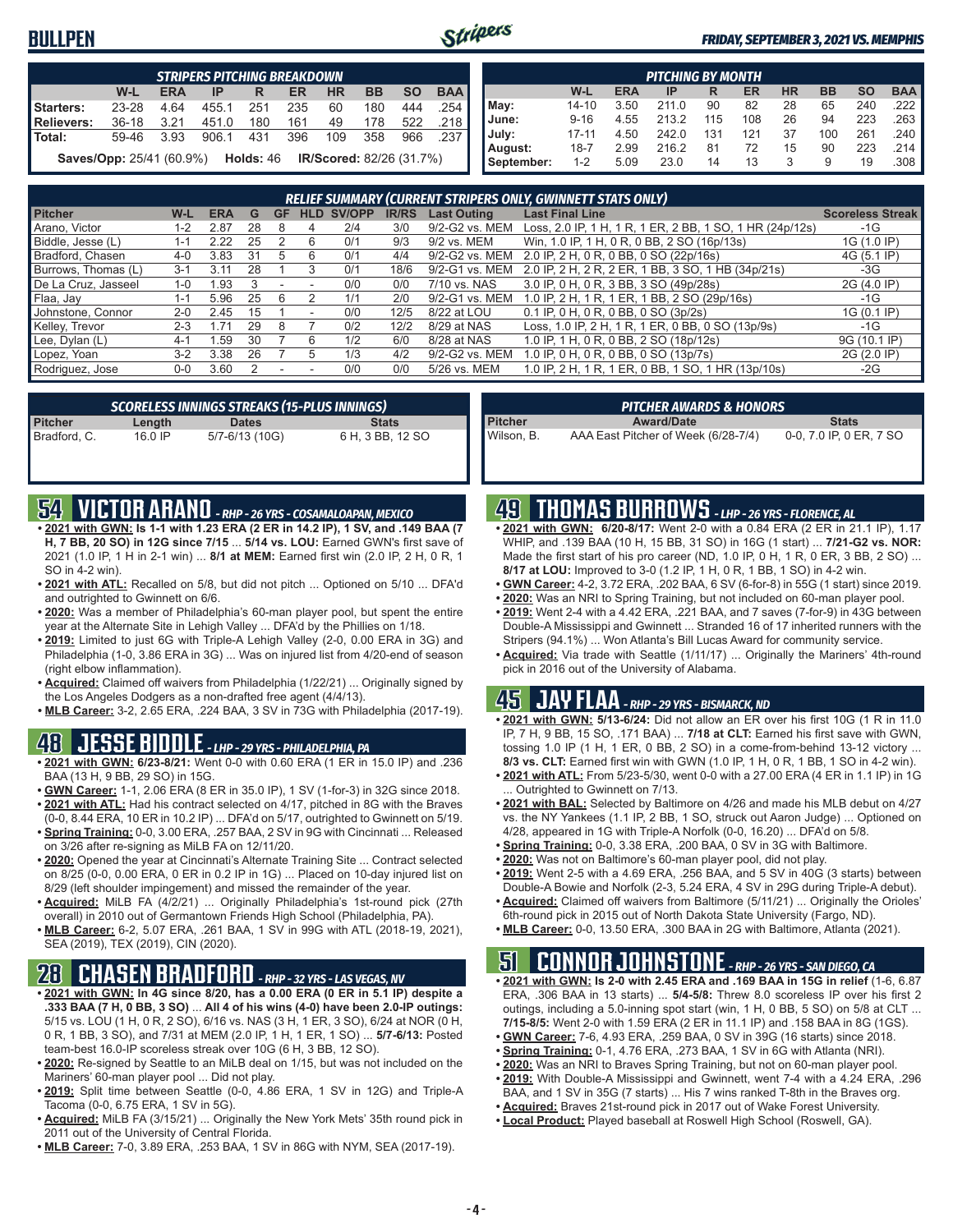#### **BULLPEN**

# **43 TREVOR KELLEY** *- RHP - 27 YRS - PROVIDENCE, RI*

- **• 2021 with GWN: Is 2-1 with 0.60 ERA (2 R, 1 ER in 15.0 IP) and .143 BAA (7 H, 6 BB, 21 SO) over 15G since 7/11** ... **5/12-6/27:** Allowed runs in just 2 of 13G for a 1.72 ERA (3 ER in 15.2 IP, 13 H, 6 BB, 15 SO, .241 BAA) ... 7/11-8/25:
- **• Spring Training:** Did not pitch in Chicago Cubs' MLB camp ... Released on 4/23. **• 2020:** Pitched in 4G with Philadelphia, going 0-0 with a 10.80 ERA ... Outrighted on 8/14 and spent the rest of the season at the Phillies Alternate Site.
- **• 2019:** In 52G with Triple-A Pawtucket, went 5-5 with a 1.79 ERA, .216 BAA, and 12 SV ... Was an International League Midseason and Postseason All-Star and a *Baseball America* Triple-A All-Star ... Led IL in appearances and was T-1st in saves ... Made MLB debut on 7/2 at Toronto and logged 10G with Boston (0-3, 8.64 ERA).
- **• Acquired:** MiLB FA (4/28/21) ... Originally Boston's 36th-round pick in 2015 out of the University of North Carolina at Chapel Hill.
- **• MLB Career:** 0-3, 9.26 ERA, .347 BAA, 0 SV in 14G with BOS (2019), PHI (2020).

#### **58 DYLAN LEE** *- LHP - 27 YRS - DINUBA, CA*

- **• 2021 with GWN: Is 2-1 with 0.00 ERA (1 R, 0 ER in 14.2 IP), 1 SV, and .140 BAA (7 H, 2 BB, 18 SO) in 13G since 7/18** ... **5/4 at CLT:** Earned the win in his Stripers' debut (2.0 IP, 1 H, 1 R, 0 ER, 0 BB, 3 SO in 10-9 win in 12 innings) ... **6/11 at MEM:** Recorded his first pro hit, a double (1-for-2, R) ... **5/26-7/9:** Had a 1.65 ERA (3 ER in 16.1 IP, 9 H, 2 BB, 12 SO) and .161 BAA over 12G ... **8/18 at LOU:** Earned his first save with the Stripers (1.0 IP, 0 H, 0 R, 0 BB, 1 SO in 4-1 win).
- **• Spring Training:** 0-0, 0.00 ERA, 0 SV in 2G with Miami ... Released on 3/29.
- **• 2020:** Was a non-roster invite to Marlins Spring Training, but was not on Miami's 60-man player pool ... Did not play.
- **• 2019:** Logged 45G between Double-A Jacksonville (0-3, 1.91 ERA, .176 BAA, 13 SV in 32G) and Triple-A New Orleans (1-3, 4.71 ERA, .329 BAA, 0 SV in 13G).
- **• Acquired:** MiLB FA (4/15/21) ... Originally Miami's 10th-round pick in 2016 out of Cal State Fresno.

# **55 YOAN LOPEZ** *- RHP - 28 YRS - NUEVA GERONA, CUBA*

- **• 2021 with GWN:** Has a pair of wins in extra innings, 6/9-G2 at MEM (1.0 IP, 1 H, 0 R in 3-1 win in 8 innings) and 6/18 vs. NAS (1.0 IP, 2 H, 1 R, 0 ER, 1 SO in 8-7 win in 10 innings) ... **7/18-8/21:** Went 1-0 with 0.82 ERA (1 ER in 11.0 IP) and .162 BAA (6 H, 4 BB, 13 SO) in 10G ... **8/11-G2 vs. DUR:** Tallied his first save with the Stripers (1.0 IP, H, 0 R, 3 BB, 2 SO), leaving bases loaded in 5-3 win.
- **• 2021 with ARI:** Began the season on Arizona's Opening Day roster ... In 2 stints, went 0-0 with a 6.57 ERA (9 ER in 12.1 IP) and 0 SV (0-for-3) in 13G ... DFA'd on 5/20, traded to Atlanta on 5/22 and optioned to Gwinnett.
- **• Spring Training:** 1-0, 4.91 ERA, .214 BAA, 0 SV in 8G with Arizona.
- **• 2020:** In 20G with Arizona, went 0-1 with a 5.95 ERA, .269 BAA, and 2 holds.
- **• 2019:** Set MLB career highs in G (70) and holds (21), going 2-7 with a 3.41 ERA, .232 BAA, and 1 SV (1-for-4) with the D-backs.
- **• Acquired:** Via trade with Arizona in exchange for CF Deivi Estrada (5/22/21) ... Originally signed by the D-backs as a NDFA out of Cuba (1/16/15).
- **• MLB Career:** 2-8, 4.25 ERA, .252 BAA, 1 SV in 113G with Arizona (2018-21).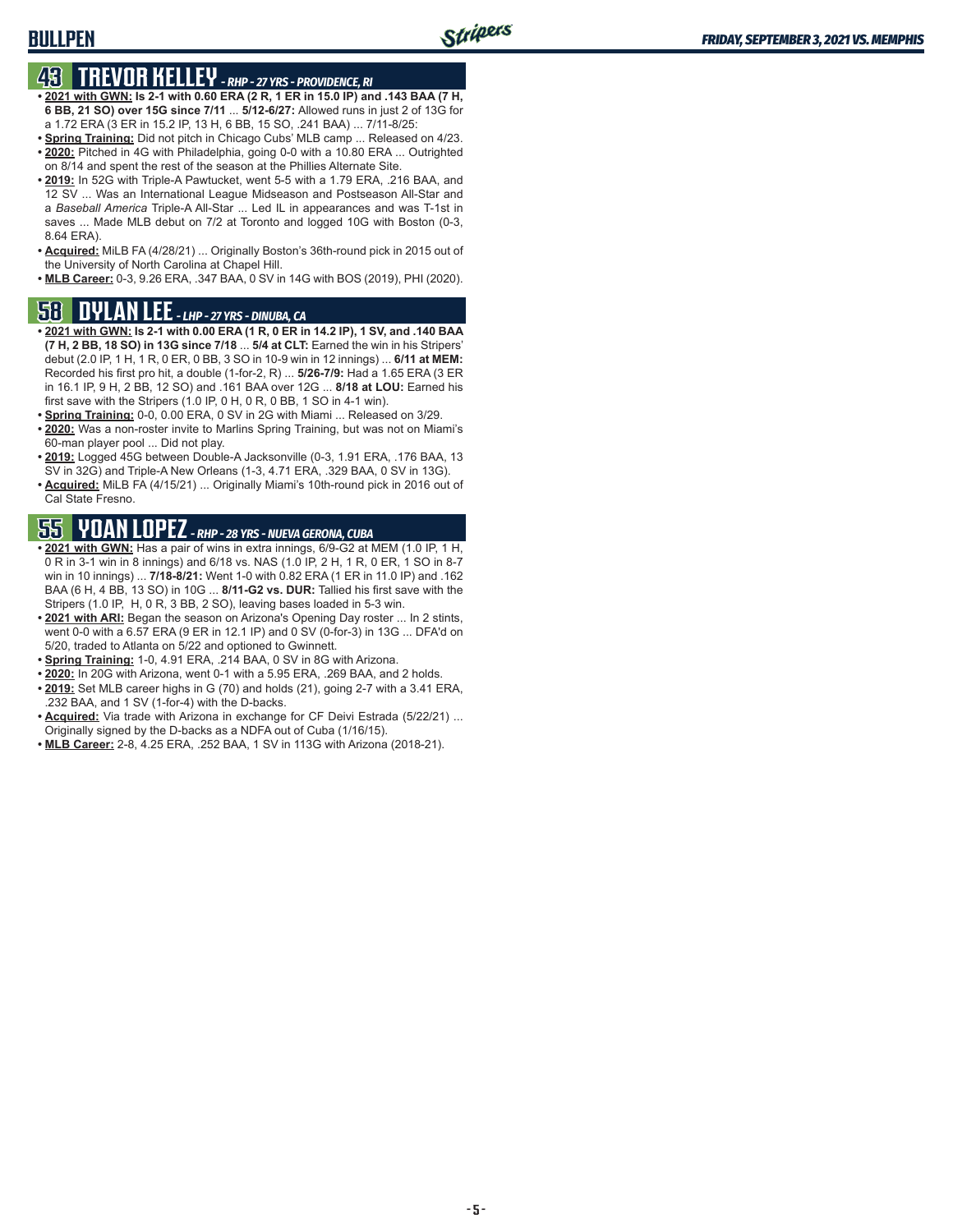| <b>OFFENSE</b> |                            |                                                                                              | Stripers |  |  |  |  |  | <b>FRIDAY, SEPTEMBER 3, 2021 VS. MEMPHIS</b> |
|----------------|----------------------------|----------------------------------------------------------------------------------------------|----------|--|--|--|--|--|----------------------------------------------|
| TOTAL:         | 247, 138 HR, 754 OPS RISP: | 267, 42 HR, .819 OPS RUNS/INNING: 1 2 3 4 5 6 7 8 9 X TOT                                    |          |  |  |  |  |  |                                              |
| Vs. LHP:       |                            | 248, 54 HR, 780 OPS RISP/20: 263, 19 HR, 810 OPS Stripers: 73 51 53 53 65 56 66 57 43 14 531 |          |  |  |  |  |  |                                              |
|                |                            | Vs. RHP: 247, 84 HR, 742 OPS LOADED: 309, 8 HR, 974 OPS   Opponents:                         |          |  |  |  |  |  | 68 48 57 55 40 52 44 30 23 14 431            |

|            |                |                |                |           |                |                |                | <b>HOME RUNS</b>       |                                                 |                          | <b>MULTI-GAMES</b>       |                          |
|------------|----------------|----------------|----------------|-----------|----------------|----------------|----------------|------------------------|-------------------------------------------------|--------------------------|--------------------------|--------------------------|
| Player     | 1R             | 2R             | 3R             | <b>GS</b> | Tot.           |                |                | Off LH Off RH Team W-L | <b>Last HR with Gwinnett (Regular Season)</b>   | <b>Hit</b>               | <b>RBI</b>               | <b>HR</b>                |
| Almonte    | $\overline{2}$ |                | ٠              |           | 3              |                |                | $3-0$                  | 5/30/21 vs. MEM. 1R (RH Connor Jones)           | 8                        | 5                        |                          |
| Arcia      | 12             | 5              | ٠              |           | 17             | $\overline{7}$ | 10             | $10 - 4$               | 8/17/21 at LOU, 1R (RH Hunter Greene)           | $\overline{21}$          | 10                       | 2                        |
| Brugman    |                |                |                |           |                |                |                | $0 - 0$                |                                                 | $\overline{\phantom{a}}$ | $\overline{\phantom{a}}$ |                          |
| Camargo    | 5              |                | $\overline{2}$ |           | 14             | 6              | 8              | $9 - 4$                | 9/2/21-G2 vs. MEM, 2R (LH Austin Warner)        | 23                       | 13                       | $\overline{A}$           |
| Casteel    | $\sim$         | 4              |                |           | 5              | 3              | $\overline{2}$ | $3 - 2$                | 8/22/21 at LOU, 2R (LH Phillip Diehl)           | 6                        | $\overline{7}$           | ۰                        |
| Contreras  | 4              | 3              |                |           | 8              |                | $\overline{7}$ | $7 - 1$                | 7/29/21 at MEM, 2R (RH Angel Rondon)            | 9                        | $\overline{7}$           | ٠                        |
| d'Arnaud   |                |                |                |           |                |                |                | $0 - 0$                |                                                 |                          | $\sim$                   |                          |
| Demeritte  | 9              | 4              |                | 3         | 17             | 9              | 8              | $14-3$                 | 9/2/21-G1 vs. MEM, 2R (LH Zack Thompson)        | 14                       | 11                       | $\overline{\phantom{a}}$ |
| Ervin      | 3              | $\overline{2}$ |                |           | 6              | $\Delta$       | 2              | $4 - 2$                | 7/14/21 at CLT, 1R (LH Hunter Schryver)         | $\overline{7}$           | $\overline{7}$           |                          |
| Goins      | 3              | $\overline{2}$ | ÷.             | ٠         | 5              |                | 4              | $4 - 1$                | 8/17/21 at LOU, 1R (RH Hunter Greene)           | 14                       | $\overline{7}$           | ٠.                       |
| Gore       |                |                |                |           |                |                |                | $0 - 0$                |                                                 | 3                        | ٠                        |                          |
| Heredia    |                |                |                |           | ٠              |                |                | $0 - 0$                |                                                 | ٠                        | $\overline{\phantom{a}}$ |                          |
| Inciarte   |                |                |                | ۰         |                |                |                | $0 - 0$                |                                                 | ٠                        | ۰                        |                          |
| Jackson    | 4              | 4              |                | 2         | 11             | 8              | 3              | $5 - 2$                | 7/28/21, 1R (LH Matthew Liberatore), 2nd of Gm. | 11                       | 10                       | 3                        |
| Kazmar Jr. | 5              | 3              |                | ۰         | 9              | 3              | 6              | $6 - 3$                | 9/1/21, 2R (LH Matthew Liberatore)              | 9                        | $\overline{7}$           |                          |
| Kipnis     | 3              | $\overline{2}$ |                |           | 6              |                | 6              | $5 - 1$                | 8/20/21 at LOU, 1R (RH Riley O'Brien)           | 14                       | $\overline{7}$           |                          |
| Lucrov     |                |                |                |           | $\overline{2}$ |                | $\overline{2}$ | $1 - 1$                | 6/10/21 at MEM, 3R (RH Grant Black)             | $\overline{4}$           | 3                        | ÷                        |
| Martinez   |                |                |                |           |                |                |                | $0 - 0$                |                                                 | $\overline{2}$           |                          |                          |
| Morales    |                |                |                |           | 2              |                |                | $2 - 0$                | 8/20/21 at LOU, 1R (LH Phillip Diehl)           | $\overline{2}$           | $\overline{2}$           |                          |
| Pache      | $\overline{7}$ |                |                |           | 9              | 3              | 6              | $6 - 2$                | 8/11/21-G2 vs. DUR, 1R (RH Chris Ellis)         | 16                       | 8                        | 1                        |
| Rosario    | 2              |                |                |           | $\overline{4}$ |                | 4              | $4 - 0$                | 8/26/21 at NAS, 1R (RH Josh Lindblom)           | 2                        | 5                        |                          |
| Sanchez    | 5              | $\overline{2}$ |                |           | 8              | 4              | 4              | $5-2$                  | 8/20/21 at LOU, 1R (LH Phillip Diehl)           | 12                       | 6                        |                          |
| Snider     | $\overline{2}$ |                |                |           | $\overline{4}$ |                | 4              | $4 - 0$                | 8/21/21 at LOU, 3R (RH Tim Adleman)             | 3                        | $\overline{4}$           |                          |
| Unroe      |                |                | ۰              | ۰         |                |                |                | $0 - 0$                | 7/19/19 vs. ROC, 1R (RH Drew Hutchison)         | ٠                        | ۰                        |                          |
| Waters     | 4              | $\overline{2}$ | $\overline{2}$ |           | 8              | 4              | 4              | $4 - 3$                | 7/24/21 vs. NOR, 1R (RH Eric Hanhold)           | 18                       | $\overline{7}$           | $\overline{A}$           |
| Total:     | 72             | 42             | 16             | 8         | 138            |                |                |                        |                                                 |                          |                          |                          |

|       |                                                                               |    |    |    | <b>HOME RUN VARIANTS</b> |                                  |           |            |            |            |            |                     |                                        |                | <b>PINCH HITTERS</b> |              |           |                |                                        |                |                |
|-------|-------------------------------------------------------------------------------|----|----|----|--------------------------|----------------------------------|-----------|------------|------------|------------|------------|---------------------|----------------------------------------|----------------|----------------------|--------------|-----------|----------------|----------------------------------------|----------------|----------------|
|       | Back-to-Back Homers (4x):                                                     |    |    |    |                          |                                  |           |            |            |            | Player     | AVG.                | AB                                     | н              | 2B                   | 3B           | <b>HR</b> | R              | <b>RBI</b>                             | <b>BB</b>      | <b>SO</b>      |
|       | Almonte (GS) / Snider, 5/7 at CLT (1st Inning)                                |    |    |    |                          |                                  |           |            |            |            | Almonte    | 1.000               |                                        |                | 0                    | $\mathbf 0$  | 0         | 0              | 2                                      | 0              | 0              |
|       | Jackson (2R) / Contreras, 7/14 at CLT (1st Inning)                            |    |    |    |                          |                                  |           |            |            |            | Arcia      | $---$               | $\mathbf 0$                            | $\Omega$       | $\Omega$             | $\Omega$     | $\Omega$  | $\mathbf{1}$   | $\Omega$                               | $\mathbf{1}$   | $\Omega$       |
|       | Pache (1R) / Arcia, 8/11-G2 vs. DUR (1st Inning)                              |    |    |    |                          |                                  |           |            |            |            | Camargo    | .000                | 1                                      | 0              | $\Omega$             | $\mathbf 0$  | 0         | $\mathbf 0$    | 0                                      | $\mathbf 0$    | 0              |
|       | Camargo (2R) / Kipnis, 8/20 at LOU (3rd Inning)                               |    |    |    |                          |                                  |           |            |            |            | Casteel    | .125                | 24                                     | 3              |                      | $\Omega$     |           | 2              | 4                                      | $\Omega$       | 8              |
|       |                                                                               |    |    |    |                          |                                  |           |            |            |            | Contreras  | .500                | $\overline{2}$                         |                | 0                    | $\mathbf 0$  | 0         | $\mathbf{1}$   | 0                                      | $\mathbf 0$    | 0              |
|       | Back-to-Back-to-Back Homers (1x):                                             |    |    |    |                          |                                  |           |            |            |            | Demeritte  | .333                | 6                                      | 2              |                      | $\mathbf 0$  |           | 3              | $\mathbf 1$                            | 3              | 3              |
|       | Arcia (2R) / Camargo / Demeritte, 5/8 at CLT (6th Inning)                     |    |    |    |                          |                                  |           |            |            |            | Ervin      | .200                | 10                                     | $\overline{2}$ | 0                    | $\mathbf 0$  |           | 3              | 4                                      | $\overline{4}$ | 4              |
|       |                                                                               |    |    |    |                          |                                  |           |            |            |            | Goins      | .000                | $\overline{2}$                         | $\mathbf 0$    | 0                    | $\mathbf 0$  | 0         | $\mathbf 0$    | $\mathbf 0$                            | $\mathbf 0$    |                |
|       | Pinch-Hit Homers (4x):                                                        |    |    |    |                          |                                  |           |            |            |            | Gore       | .200                | 5                                      |                | 0                    | $\mathbf 0$  | 0         | $\mathbf 0$    | 0                                      | 3              | 3              |
|       | Demeritte (1R), 5/12 vs. LOU (7th Inning)                                     |    |    |    |                          |                                  |           |            |            |            | Jackson    | .000                | $\mathbf{1}$                           | 0              | 0                    | $\mathbf 0$  | 0         | $\mathbf 0$    | $\mathbf 0$                            | $\mathbf 0$    |                |
|       | Casteel (2R), 6/3 vs. JAX (7th Inning)                                        |    |    |    |                          |                                  |           |            |            |            | Kazmar Jr. | .000                | 9                                      | 0              | 0                    | $\mathbf 0$  | 0         | $\mathbf 0$    | 0                                      | $\mathbf 0$    | 4              |
|       | Ervin (2R), 7/7 vs. NAS (6th Inning)<br>Snider (3R), 8/21 at LOU (8th Inning) |    |    |    |                          |                                  |           |            |            |            | Kipnis     | .000                | $\mathbf{1}$                           | $\Omega$       | $\Omega$             | $\mathbf 0$  | 0         | $\mathbf 0$    | $\mathbf 0$                            | $\mathbf{1}$   | 0              |
|       |                                                                               |    |    |    |                          |                                  |           |            |            |            | Lee, D.    | .000                | $\mathbf{1}$                           | $\Omega$       | $\Omega$             | $\mathbf 0$  | 0         | $\mathbf 0$    | $\Omega$                               | $\mathbf 0$    |                |
|       | Leadoff (Game) Homers (4x):                                                   |    |    |    |                          |                                  |           |            |            |            | Lucrov     | .000                | 3                                      | 0              | 0                    | $\mathbf 0$  | 0         | 0              | 0                                      | $\mathbf{1}$   | 0              |
|       | Waters (2x), 5/19 at NAS, 7/22 vs. NOR                                        |    |    |    |                          |                                  |           |            |            |            | Morales    | .000                | $\overline{2}$                         | $\Omega$       | $\Omega$             | $\mathbf 0$  | 0         | $\mathbf 0$    | $\Omega$                               | $\mathbf 0$    | 0              |
|       | Arcia $(1x)$ , $7/3$ at DUR                                                   |    |    |    |                          |                                  |           |            |            |            | Pache      | .500                | $\overline{2}$                         |                | 0                    | $\mathbf 0$  | 0         | $\mathsf 0$    |                                        | 1              |                |
|       | Pache (1x), 8/8-G2 vs. CLT                                                    |    |    |    |                          |                                  |           |            |            |            | Sanchez    | .000                | 8                                      | $\mathbf 0$    | 0                    | $\mathbf 0$  | 0         | $\overline{1}$ | 0                                      | $\mathbf{1}$   | 4              |
|       |                                                                               |    |    |    |                          |                                  |           |            |            |            | Snider     | .158                | 19                                     | 3              |                      | $\mathbf 0$  |           | $\overline{4}$ | 4                                      | $\overline{4}$ | $\overline{7}$ |
|       | Walk-Off Homers (1x):                                                         |    |    |    |                          |                                  |           |            |            |            | Unroe      | .000                | 4                                      | $\mathbf 0$    | 0                    | 0            | 0         | $\mathbf 0$    | $\Omega$                               | 0              |                |
|       | Arcia (Solo), 5/16 vs. LOU (9th Inning)                                       |    |    |    |                          |                                  |           |            |            |            | Totals:    | .139                | 101                                    | 14             | 3                    | $\mathbf{0}$ | 4         | 15             | 16                                     | 19             | 38             |
|       |                                                                               |    |    |    |                          |                                  |           |            |            |            |            |                     |                                        |                |                      |              |           |                |                                        |                |                |
|       |                                                                               |    |    |    |                          | <b>STRIPERS BATTING BY MONTH</b> |           |            |            |            |            |                     | <b>HITTING STREAKS (10-PLUS GAMES)</b> |                |                      |              |           |                |                                        |                |                |
|       | <b>AVG</b>                                                                    | G  | 2B | 3B | <b>HR</b>                | <b>RBI</b>                       | <b>SB</b> | <b>OBP</b> | <b>SLG</b> | <b>OPS</b> | Player     | <b>Length/Dates</b> |                                        |                |                      |              |           | <b>Stats</b>   |                                        |                |                |
| May:  | .254                                                                          | 24 | 43 | 2  | 36                       | 138                              | 24        | .366       | .445       | .811       | Arcia      | 13G (5/4-5/18)      |                                        |                |                      |              |           |                | .393 (22-56), 4 2B, 7 HR, 17 R, 12 RBI |                |                |
| June: | .227                                                                          | 25 | 36 | 3  | 21                       | 88                               | 23        | .308       | .357       | .665       | Contreras  | 13G (7/10-7/27)     |                                        |                |                      |              |           |                | .385 (20-52), 5 2B, 7 HR, 14 R, 20 RBI |                |                |
| July: | .271                                                                          | 28 | 52 | 2  | 47                       | 161                              | 23        | .352       | .479       | .831       | Demeritte  | 10G (6/2-7/21)      |                                        |                |                      |              |           |                | .372 (16-43), 2 2B, 3 HR, 10 R, 8 RBI  |                |                |

|                     | <b>HITTER AWARDS &amp; HONORS</b>                                           |                                           |
|---------------------|-----------------------------------------------------------------------------|-------------------------------------------|
| <b>Player</b>       | <b>Award/Date</b>                                                           | <b>Stats</b>                              |
| Waters<br>Contreras | Sirius XM All-Star Futures Game (7/11)<br>AAA East Player of Week (7/13-18) | Game: 1-1, BB<br>.462, 3 2B, 3 HR, 12 RBI |

**August:** .237 25 30 6 30 103 14 .298 .401 .700 **September:** .205 3 1 0 4 11 2 .333 .361 .695

|         |                     | <b>ON-BASE STREAKS (15-PLUS GAMES)</b>       |
|---------|---------------------|----------------------------------------------|
| Player  | <b>Length/Dates</b> | <b>Stats</b>                                 |
| Camargo | 20G (7/22-8/14)     | .347 (26-75), 4 2B, 2 3B, 2 HR, 14 RBI, 6 BB |
| Camargo | 18G (6/18-7/8)      | .303 (20-66), 6 2B, 2 HR, 7 RBI, 7 BB        |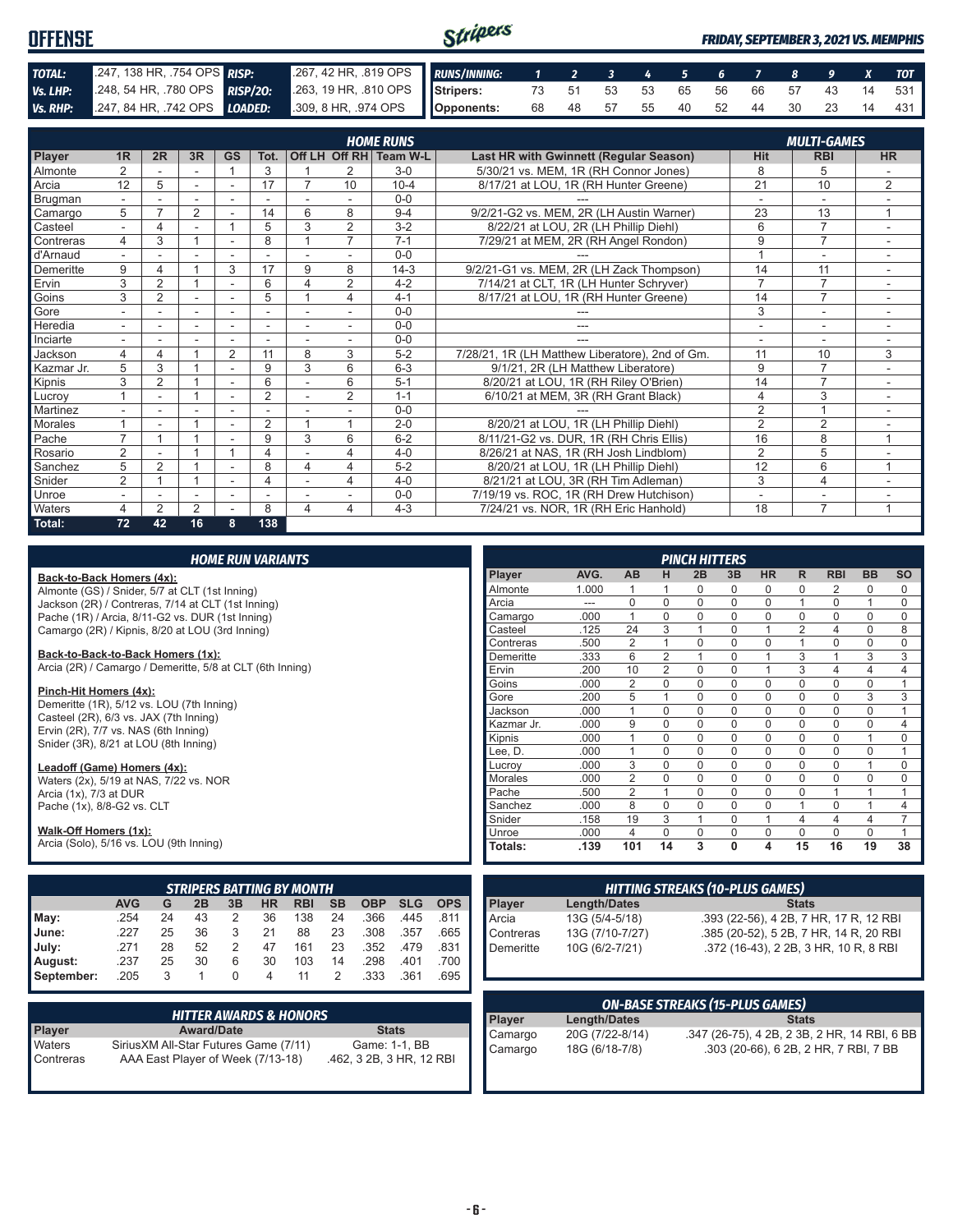# **BATTER BIOS**

# **17 JOHAN CAMARGO** *- INF - 27 YRS - PANAMA CITY, PANAMA*

*SEASON WITH GWN:*.298, 14 HR, 50 RBI, 0 SB, .883 OPS *HIT STREAK:* 1G (1-3)

- *9/2 vs. MEM:* 1-5, HR, 3 R, 2 RBI, 3 BB *SERIES:* .111 (1-9), HR, 2 RBI
- **• Leaderboard:** Entering 9/3, ranks among Triple-A East top 10 in batting (5th, .298), runs (5th, 61), OBP (7th, .378), total bases (T-7th, 159), hits (T-8th, 94). **• 2021 with GWN: 5/8 at CLT:** Notched first career multi-HR game (2-for-4, 2 HR,
- 2 RBI) ... **6/5 vs. JAX:** Started 5-4-3 triple play, GWN's first since 5/28/19 at TOL ... **6/18-7/8:** Posted 18G on-base streak (.303, 20-for-66, 6 2B, 2 HR, 9 R, 7 RBI, 7 BB) ... **7/18 at CLT:** Hit a 2-out, 2-run HR (#8) in 9th for a 12-11 lead (GWN had trailed 11-3) ... **7/30 at MEM:** Tallied season-high 4 RBI (2-for-4, 2B, HR #9) in 8-7 win ... **7/22-8/14:** Posted team-best 20G on-base streak (.347, 26-for-75, 4 2B, 2 3B, 2 HR, 14 R, 14 RBI, 6 BB, .924 OPS).
- **• Gwinnett Career:** Has hits in 104 of 140G (74.3%) since 2017, batting .318 (170 for-535, 34 2B, 4 3B, 23 HR, 94 R, 92 RBI, 1 SB, .910 OPS).
- **• 2021 with ATL:** In 6 stints with the Braves, batting .000 (0-for-16, 1 R) in 15G.
- **• 2020:** Made Braves' Opening Day roster and batted .200 (8 2B, 4 HR, 16 R, 9 RBI) in 35G ... Added to the NLCS roster in place of injured Adam Duvall prior to Game 2 and played in 4G (.250, 2-for-8, 1 2B, 1 RBI).
- **• Acquired:** NDFA (7/2/10) out of Panama City, Panama.
- **• MLB Career:** .257, 68 2B, 4 3B, 34 HR, 144 RBI, 2 SB in 364G with Atlanta (2017- 21) ... Played in 2018 and 2020 Postseasons (.087, 1 2B, 1 RBI in 8G).

### **9 RYAN CASTEEL** *- 1B/C - 30 YRS - CHATTANOOGA, TN*

*SEASON WITH GWN:*.237, 5 HR, 22 RBI, 0 SB, .739 OPS *HIT STREAK:* 1G (1-4) *9/2 vs. MEM:*1-4, RBI, HBP *SERIES:* .200 (1-5), RBI

- **• 2021 with GWN: 5/15-5/18:** Had 6 RBI in 3G span, including 5/15 vs. LOU (1 for-2, GW 3-run 2B, 3 RBI) and 5/16 vs. LOU (1-for-3, HR, 2 RBI) ... **6/2 vs. JAX:** Notched pinch-hit 2-run double ... **6/3 vs. JAX:** Hit pinch-hit 2-run HR (#2) ... **6/24 at NOR:** Crushed game-winning grand slam (#3) in 6-2 victory (1-for-4, 4 RBI), his 2nd career slam (first since 7/20/13 with Adv-A Modesto) ... **8/8-G2 vs. CLT:** Homered for the first time since 6/24 (#4), a decisive 2-run shot in 8-2 victory.
- **• 2020:** Was not on the Braves' 60-man player pool ... Did not play.
- **• 2019:** Played 118G with Double-A Mississippi, batting .263 (21 2B, 2 3B, 21 HR, 73 RBI, .811 OPS) ... Ranked 2nd in the Southern League in homers and RBI, 3rd in slugging (.477) ... Was his 2nd career 20-homer season (hit 22 in 2013).
- **• Acquired:** MiLB FA (3/14/21) ... Originally Colorado's 17th-round pick in 2010 out of Cleveland State Community College (Cleveland, TN).

# **24 WILLIAM CONTRERAS** *- C - 23 YRS - PUERTO CABELLO, VZ*

*SEASON WITH GWN:*.299, 8 HR, 28 RBI, 0 SB, .911 OPS *HIT STREAK:* 1G (1-3) *9/2 vs. MEM:* 1-3 *SERIES:* .167 (1-6)

- **• 2021 with GWN: 7/13-7/18:** Named Triple-A East Player of the Week (.462, 12-
	-
- for-26, 3 2B, 3 HR, 7 R, 12 RBI, 1.440 OPS) ... **7/10-7/27:** Posted a 13G hitting streak, tied for GWN's longest this year (.385, 20-for-52, 5 2B, 7 HR, 14 R, 20 RBI, 1.333 OPS) ... **7/8-7/31:** In his first 19 Triple-A games, ranked among Triple-A East top 5 in RBI (1st, 23), HR (T-1st, 8), SLG (2nd, .757), TB (3rd, 53), XBH (T-3rd, 13), OPS (4th, 1.152), and R (T-5th, 17) ... **8/25 at NAS:** Delivered game-winning RBI single in 10th for 5-4 win (2-for-4, R, RBI).
- **• 2021 with ATL:** In 2 stints (5/2-7/7, 8/21-8/23), batting .196 (29-for-148, 3 2B, 1 3B, 7 HR, 16 R, 21 RBI, .649 OPS) in 46G.
- **• 2020:** Spent most of the year at the Alternate Training Site at Coolray Field ... Recalled by Atlanta for MLB debut on 7/24 ... Hit .400 (4-for-10, 1 2B, 1 RBI) in 4G.
- **• Bloodlines:** Older brother is Chicago Cubs' C Willson Contreras.
- **• Acquired:** NDFA (2/1/15) out of Puerto Cabello, Venezuela.
- **• MLB Career:** .209, 4 2B, 1 3B, 7 HR, 22 RBI, 0 SB in 50G with Atlanta (2020-21).

### **12 TRAVIS DEMERITTE** *- OF - 26 YRS - NEW YORK, NY*

*SEASON WITH GWN:*.301, 17 HR, 45 RBI, 7 SB, 1.019 OPS *HIT STREAK:* -1G (0-2)

- *9/2 vs. MEM:*1-6, HR, R, 2 RBI, SB *SERIES:* .333 (3-9), 2 HR, 3 RBI, SB **• 2021 with GWN: Since coming off the IL on 7/13, ranks T-8th in Triple-A East in HR (11), batting .296 (34-for-115, 2 2B, 25 R, 30 RBI, 6 SB, .967 OPS) in 33G** ... **5/4 at CLT:** Tallied 5 RBI (3-for-6, HR) to set GWN Opening Night record ... **6/2-7/21:** Posted 10G hitting streak (.372, 16-for-43, 2 2B, 3 HR, 10 R, 8 RBI, 1.041 OPS) ... **6/10-7/10:** Was on the Injured List ... **7/17-7/25:** Hit 3 grand slams in 7G span (7/17 at CLT, 7/23 vs. NOR, 7/25 vs. NOR), raising his career total to 6 (4 with GWN) ... **7/18 at CLT:** Notched season-high 4 hits (4-for-5, 3 R, 2 RBI, SB)
- ... **7/27 at MEM:** Homered for 3rd straight game, GW solo blast (#12) in 1-0 win ... **8/21 at LOU:** Matched a season high with 4 hits (4-for-4, 3-run HR, 2 R, 4 RBI). **• Gwinnett Career:** Has reached base in 137 of 156G (87.8%) since 2019, batting
- .291 (155-for-532, 39 2B, 2 3B, 37 HR, 111 R, 118 RBI, 11 SB, .972 OPS). **• 2020:** Hit .172 with 1 2B, 4 RBI in 18G with Detroit ... DFA'd on 2/5/21.
- **• 2019:** Made his Triple-A debut with Gwinnett and was an IL All-Star (.286, 20 HR, 73 RBI, .944 OPS in 96G) ... Has 1 of the 9 20-HR seasons in GWN history Traded to Detroit on 7/31, made his MLB debut (.225, 3 HR, 10 RBI in 48G).
- **• Acquired:** Off Waivers from Detroit (2/12/21) ... Originally Texas' 1st-round pick (30th overall) in 2013 out of Winder-Barrow High School (Winder, GA).
- **• MLB Career:** .217, 8 2B, 2 3B, 3 HR, 14 RBI, 3 SB with Detroit (2019-20).

# **18 PHILLIP ERVIN** *- OF - 29 YRS - MOBILE, AL*

*SEASON WITH GWN:*.199, 6 HR, 25 RBI, 11 SB, .637 OPS *HIT STREAK:* 1G (1-2) *9/2 vs. MEM:*1-2 *SERIES:* .500 (1-2)

- **• 2021 with GWN: 6/2 vs. JAX:** Hit decisive 3-run HR (#1) and tallied season-high 4 RBI (1-for-4, R) ... **6/13 at MEM:** Belted game-tying 2-run HR (#2) with 2 outs in the 9th of an eventual 7-6 loss (1-for-3, 1 R, 2 RBI) ... **7/7 vs. NAS:** Clubbed game-tying 2-run pinch-hit HR (#5, 1-for-1, 2 RBI) ... **8/1 at MEM:** Lined GWRBI single with 2 outs in 9th inning in 4-2 win (1-for-2, RBI).
- **• 2020:** Between Cincinnati and Seattle, hit .149 with 3 2B, 4 RBI, 1 SB in 37G ... DFA'd by the Reds (8/28), Mariners (12/16), and Chicago Cubs (2/20/21).
- **• Acquired:** Off waivers from the Chicago Cubs (2/22/21) ... Originally Cincinnati's 1st-round pick (27th overall) in 2013 out of Samford University (Homewood, AL).
- **• MLB Career:** .247, 26 2B, 8 3B, 17 HR, 68 RBI, 15 SB in 237G with CIN, SEA (2017-20) ... Talled 7 of his 8 career triples in 2019 (ranked 7th in NL).

#### **8 RYAN GOINS** *- INF - 33 YRS - TEMPLE, TX SEASON WITH GWN:*.233, 5 HR, 31 RBI, 2 SB, .648 OPS *HIT STREAK:* -3G (0-8)

*9/2 vs. MEM:*0-5 *SERIES:* .000 (0-8)

- **• 2021 with GWN: 5/4 at CLT:** Hit Gwinnett's first HR of the season (solo, 2-for-5, RBI) ... **5/12 vs. LOU:** Set season highs for hits (3-for-4) and RBI (3) ... **6/18-6/29:** Posted season-best 8G hitting streak (.400, 10-for-25, 1 2B, 3 R, 6 RBI) ... **7/4 at DUR:** Homered for the first time since Opening Night (2-run, #2, 1-for-4, 2 RBI) ... **8/13 vs. DUR:** Clubbed 2-run HR (#4) in 8th inning for decisive runs in 6-4 victory (2-for-4, 2 R, 2 RBI) ... **8/6-8/17:** In his first 8G since returning from the Olympics, hit .304 (7-for-23, 3 HR, 5 R, 6 RBI, .987 OPS).
- **• Tokyo Olympics:** Was on GWN's Temporary Inactive List while playing for Mexico in this year's Olympics ... Hit .250 (1-for-4, R, RBI) in 2G (MEX went 0-3).
- **• Triple-A Career:** Has played for BUF (2013-16), LHV (2018), CLT (2019), and GWN (2021) ... Was teammates with MGR Matt Tuiasosopo in 2014 with BUF.
- **• 2020:** Played in 14G with the Chicago White Sox, batting .000 (0-for-9, 4 R) ... Spent most of the year at the Alternate Training Site in Schaumburg, IL.
- **• Acquired:** MiLB FA (2/25/21) ... Originally Toronto's 4th-round pick in 2009 out of Dallas Baptist University (Dallas, TX).
- **• MLB Career:** .228, 71 2B, 12 3B, 22 HR, 158 RBI in 555G with TOR, KC, CWS (2013-20) ... Played for TOR in 2015-16 Postseasons (.146, 1 HR, 5 RBI in 14G).

### **5 TERRANCE GORE** *- OF - 30 YRS - MACON, GA*

*SEASON WITH GWN:*.234, 0 HR, 1 RBI, 16 SB, .740 OPS *HIT STREAK:* -3G (0-8) *9/2 vs. MEM:*0-3 *SERIES:* .000 (0-3)

- **• 2021 with GWN:** Is 16-for-19 (84.2%) in stolen base attempts, including a pair of 2-steal games (5/18 at NAS, 6/18 vs. NAS) ... **6/9-G2 at MEM:** Stole 3rd and scored winning run in 8th inning of 3-1 victory ... **7/10 vs. NAS:** Notched seasonhigh 3 hits (3-for-3, 2B, R).
- **• 2020:** Logged 2G in his lone season with the Los Angeles Dodgers (0 PA).
- **• Acquired:** MiLB FA (2/18/21) ... Originally Kansas City's 20th-round pick in 2011 out of Gulf Coast Community College (Panama City, FL).
- **• MLB Career:** .224, 2 2B, 1 3B, 0 HR, 1 RBI, 40 SB in 102G with KC, CHC, LAD (2014-20) ... Played in the Postseason with KC (2014-15) and CHC (2018), going 0-for-2 with 3 R, 5 SB ... Won World Series with the Royals in 2015.

### **4 SEAN KAZMAR JR.** *- INF - 37 YRS - VALDOSTA, GA*

*SEASON WITH GWN:*.232, 9 HR, 26 RBI, 3 SB, .683 OPS *HIT STREAK:* -1G (0-2)

- *9/2 vs. MEM:*1-5, R, BB *SERIES:* .375 (3-8), HR, 2 RBI **• Gwinnett Career:** Batting .265 (671-for-2530, 136 2B, 12 3B, 46 HR, 307 R, 296 RBI, 26 SB) in 739G over 8 seasons ... Leads in career G, AB, H, TB (969), 2B, R, RBI ... Ranks 2nd in career 3B (12) ... Ranks 3rd in career HR (46).
- **• Braves Records:** Owns Atlanta Braves Triple-A records for career hits (passed Larry Whisenton's 657 on 7/31 at MEM) and at-bats (passed Chico Ruiz's 2,510 on 8/22 at LOU) ... Is 2nd in doubles (136), 3rd in games (739), 4th in RBI (296).
- **• 2021 with GWN: 5/25 vs. MEM:** Lined a walk-off single in the 9th for a 2-1 win, his first career walk-off RBI with GWN ... **7/8-G1 vs. NAS:** Passed Joey Terdoslavich for 3rd on GWN career HR list (#42, 1-for-3, 2 RBI) ... **7/22 vs. NOR:** Passed Damon Hollins for 2nd on ATL Triple-A hits list (#649, 2-for-3, HR, 2 RBI) ... **7/28 at MEM:** Notched his 999th and 1,000th career Triple-A hits (2-for-5, R) ... **9/1 vs. MEM:** Hit game-winning 2-run HR (#9) in 7th for 3-2 victory (2-for-3, 2 RBI).
- **• 2021 with ATL:** Contract selected on 4/17, has spent 2 stints with Atlanta (4/17- 4/23, 5/4-5/7), going 0-for-2 ... Pinch hit on 4/17 at the Chicago Cubs, marking his first MLB appearance in 4,589 days since 9/23/08 with San Diego ... The last player with a bigger gap between MLB appearances was Ralph Winegarner (13 years, 14 days between 6/23/36 with CLE and 7/7/49 with STL).
- **• Acquired:** MiLB FA (12/7/20) ... Originally San Diego's 5th-round pick in 2004 out of the College of Southern Nevada.
- **• MLB Career:** .195, 1 2B, 0 3B, 0 HR, 2 RBI in 22G with SD (2008), ATL (2021).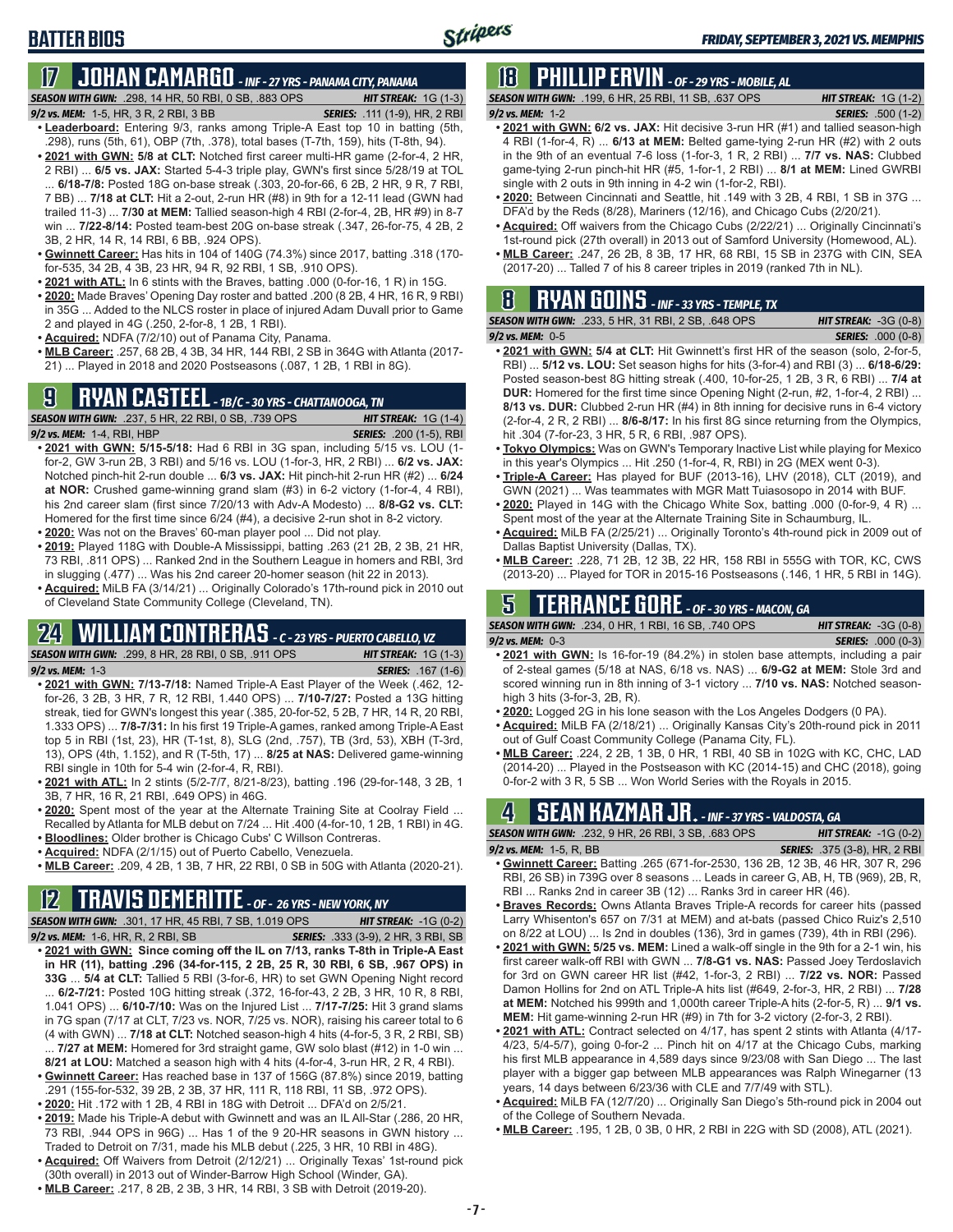### **BATTER BIOS**

# **22 JASON KIPNIS** *- INF - 34 YRS - NORTHBROOK, IL*

*SEASON WITH GWN:*.273, 6 HR, 21 RBI, 1 SB, .821 OPS *HIT STREAK:* 2G (3-7) *9/2 vs. MEM:*2-3, BB *SERIES:* .667 (2-3)

- **• 2021 with GWN: 5/28 vs. MEM:** Belted decisive 3-run HR (#1, 2-for-3, 3 RBI) ... **6/16 at NAS:** Hit game-winning HR (#2), a 2-run shot (2-for-4,, 2 RBI) ... **7/6-7/16:** Had 5 multi-hit efforts in 9G, batting .350 (14-for-40, 3 2B, 1 3B, 2 HR, 8 R, 10 RBI, .991 OPS) ... **7/14 at CLT:** Fell triple shy of the cycle (3-for-5, 2B, HR, 3 R, 2 RBI).
- **• 2020:** In his lone season with the Chicago Cubs, hit .237 (8 2B, 1 3B, 3 HR, 16 RBI, 1 SB) in 44G ... Played in 2G during the Postseason (0-for-3, 1 BB, 1 SO) ... Elected Free Agency on 10/28.
- **• Acquired:** MiLB FA (3/29/21) ... Originally Cleveland's 2nd-round pick in 2009 out of Arizona State University (Tempe, AZ).
- **• MLB Career:** .260, 260 2B, 24 3B, 126 HR, 545 RBI, 136 SB in 1,165G with CLE, CHC (2011-20) ... Was 2-time AL All-Star with the Indians (2013, 2015) ... Hit .192 (3 2B, 1 3B, 4 HR, 9 RBI) in 26G during the Postseason with CLE (2013, 2016-18) and CHC (2020).

# **20 JONATHAN MORALES** *- C - 26 YRS - ARROYO, PUERTO RICO*

*SEASON WITH GWN:*.158, 2 HR, 11 RBI, 0 SB, .409 OPS *HIT STREAK:* -2G (0-6) *9/2 vs. MEM:*0-3 *SERIES:* .000 (0-3)

- **• 2021 with GWN: 5/7 at CLT:** Tied his single-game career high with 5 RBI, going 2-for-6 with a 3-run HR (#1) in the 9th ... **8/6 vs. CLT:** Hit a 2-out walk-off single in 11th inning for 4-3 win (2nd career walk-off with GWN, last on 7/21/18 vs. PAW) 8/20 at LOU: Went 4-for-4 (2B, HR, 2 R, 3 RBI), his most hits in a game since 8/13/16 with Class-A Rome at Hickory (career-best 5-for-5).
- **• 2020:** Spent entire year at Braves Alternate Training Site in Gwinnett (no MLB debut) ... Played for Caguas of the Puerto Rican Winter League (.394, 3 HR, 9 RBI in 13G), earning PWL Postseason All-Star honors.
- **• 2019:** Hit .240 (13 2B, 2 HR, 27 R, 25 RBI) in 80G between Double-A Mississippi and Gwinnett ... Logged 1 game during the IL Playoffs (0-for-1, BB).
- **• Acquired:** Braves' 25th-round pick in 2015 out of Miami-Dade CC.

#### **15 CRISTIAN PACHE** *- OF - 22 YRS - SANTO DOMINGO CENTRO, D.R.*

*SEASON WITH GWN:*.263, 9 HR, 34 RBI, 8 SB, .769 OPS *HIT STREAK:* -1G (0-2) *9/2 vs. MEM:* 1-3, R, RBI *SERIES:* .333 (2-6), RBI, SB

- **• MLB.com Prospect Ranks:** #1 (Braves Top 30), #40 (Top 100). **• 2021 with GWN: Ranks 9th in Triple-A East in batting since 8/1, hitting .321 (26-for-81, 6 2B, 3 HR, 13 R, 12 RBI, 4 SB, .902 OPS) in 23G** ... **5/29-**
- **6/1:** Assigned to rehab (right hamstring inflammation), played 1G before being activated/optioned on 6/2 ... **6/5 vs. JAX:** Went 3-for-6 with 2 doubles, including game-tying 2-run double in 9th ... **6/10 at MEM:** Tallied first career multi-HR game (3-for-5, 2 HR, 3 R, 4 RBI) ... **6/30 at DUR:** Notched last-at-bat GWRBI single in 9th for 2-1 win (2-for-3, 2B, RBI) ... **7/21 vs. NOR:** Homered in both games of a DH (#3-4, 2-for-6, 2 R, 2 RBI) ... **7/8-7/28:** Hit .286 (18-for-63, 1 2B, 4 HR, 16 R, 11 RBI, 3 SB, .858 OPS) in 17G ... **8/11 vs. DUR:** Went 4-for-6 with 5 RBI in a DH sweep, tallying 2 HR (#8-9) and delivering 2-out walk-off single in G1 (won 4-3).
- **• 2021 with ATL:** On Atlanta's Opening Day roster for the first time ... Hit .111 (3 2B, 1 HR, 6 R, 4 RBI) in 22G ... Placed on IL twice, on 4/14 and 5/14.
- **• 2020:** Spent most of the year at the Alternate Training Site ... Made his MLB debut on 8/21 vs. Philadelphia (1-for-4) ... Played just 2G during regular season (.250) ... Also made MLB Postseason debut (.182, 1 2B, 1 HR, 4 R, 4 RBI in 12G).
- **• 2019:** Between Mississippi (104G) and Gwinnett (26G), hit .277 (36 2B, 9 3B, 12 HR, 63 R, 61 RBI, 8 SB, .802 OPS) in 130G ... Named a Southern League Postseason All-Star and MLB All-Star Futures Game participant.
- **• Acquired:** NDFA (7/4/15) out of Santo Domingo Centro, D.R.
- **• MLB Career:** .119, 3 2B, 0 3B, 1 HR, 4 RBI, 0 SB in 24G with Atlanta (2020-21).

# **2 YOLMER SANCHEZ** *- INF - 29 YRS - MARACAY, VENEZUELA*

*SEASON WITH GWN:*.218, 8 HR, 30 RBI, 4 SB, .665 OPS *HIT STREAK:* 1G (2-3)

- *9/2 vs. MEM:*2-3, 2B, 2 RBI, BB *SERIES:* .400 (2-5), 2B, 2 RBI **• 2021 with GWN: Batting .284 (27-for-95, 2 2B, 1 3B, 7 HR, 15 R, 17 RBI, .896 OPS) in 30G since 7/22** ... **5/7 at CLT:** Went 3-for-5 (3 R, 3 RBI) with GWN's first triple of the year ... **6/9-G2 at MEM:** Stole home as part of a double-steal with Drew Waters, scored tying run in 3-1 win (1-for-2, R, SB) ... **7/30 at MEM:** Recorded 2nd career multi-HR game (1st since 5/2/15, CLT vs. SWB), hitting 2 solo shots (#4-5) including GW blast in 8th for 8-7 win (2-for-3, 3 R, 2 RBI) ... **8/26 at NAS:** Fell a homer shy of the cycle (3-for-4, 2B, 3B, RBI) in 2-1 win.
- **• 2020:** Played 11G with the Chicago White Sox, batting .313 (3 2B, 1 HR, 1 RBI, 1.164 OPS) ... Made his MLB Postseason debut in the ALWCS (1G, no at-bat).
- **• Acquired:** MiLB FA (3/31/21) ... Originally a NDFA with Chi. White Sox (5/29/09).
- **• MLB Career:** .245, 113 2B, 24 3B, 32 HR, 215 RBI, 30 SB in 657G with the Chi. White Sox (2014-20) ... Won an AL Gold Glove in 2019 (.987 FPCT at 2B).

### **26 TRAVIS SNIDER** *- OF/INF - 33 YRS - KIRKLAND, WA*

*SEASON WITH GWN:*.172, 4 HR, 14 RBI, 2 SB, .613 OPS *HIT STREAK:* -4G (0-8)

- *9/2 vs. MEM:* 0-4, BB *SERIES:* .000 (0-4) **• 2021 with GWN: 6/18 vs. NAS:** Homered (#2) as part of 6-run comeback in 8-7 win (1-for-3, 2 RBI) ... **7/15 at CLT:** Blasted go-ahead 2-run HR (#3) in 8th of 11-10 win (1-for-4, 2 RBI) ... **7/31 at MEM:** Delivered GW 2-run double in 2-1 win (1-for-4, 2 RBI) ... **8/21 at LOU:** Belted pinch-hit 3-run HR (#4).
- **• 2020:** Signed by Miami on 7/24 and reported to the Marlins' Alternate Training Site in Jupiter, FL, but was released on 8/27 and did not reach the Majors.
- **• 2019:** Played for Triple-A Reno in Arizona's system (.294, 22 2B, 4 3B, 11 HR, 41 RBI, 3 SB, .899 OPS in 93G).
- **• Acquired:** MiLB FA (2/26/21) ... Originally Toronto's 1st-round pick (14th overall) in 2006 out of Henry M. Jackson High School (Mill Creek, WA).
- **• MLB Career:** .244, 100 2B, 7 3B, 54 HR, 212 RBI, 22 SB in 630G with TOR, PIT, BAL (2008-15) ... Played for PIT in Postseason from 2013-15 (1-for-4 in 3G).

### **11 Drew WATERS** *- OF - 22 YRS - ATLANTA, GA*

| <b>SEASON WITH GWN:</b> .236, 8 HR, 31 RBI, 22 SB, .712 OPS | <b>HIT STREAK:</b> $1G(1-3)$ |
|-------------------------------------------------------------|------------------------------|
| 9/2 vs. MEM: $1-3$ , $2R$ , $2BB$                           | <b>SERIES:</b> .143 (1-7)    |

- **• Leaderboard:** Entering 9/3, ranks among Triple-A East top 10 in stolen bases (T-5th, 22) and runs (T-10th, 56).
- **• MLB.com Prospect Ranks:** #3 (Braves Top 30), #83 (Top 100 Prospects).
- **• 2021 with GWN: 5/15-6/10:** Hit .316 (25-for-79, 4 2B, 3 HR, 16 R, 9 RBI, 6 SB, .906 OPS) in 21G ... **5/18 at NAS:** Recorded first career multi-HR game (3-for-5, 2 HR, 3 RBI) and became the first GWN player to homer from both sides of the plate since Mel Rojas Jr. (7/7/16 at CLT) ... **5/19 at NAS:** Fell a triple shy of the cycle in first 4-hit game at Triple-A (4-for-5, 2B, HR, 2 R, 2 RBI, 2 SB) ... **6/9-G2 at MEM:** Lined RBI single in 8th (2-for-3, R, RBI) for last-at-bat 3-1 win ... **7/2-7/18:** Posted 13G on-base streak (.357, 20-for-56, 8 2B, 1 3B, 2 HR, 14 R, 10 RBI, 4 SB) ... **7/1-7/31:** Led Triple-A East in XBH with 17, batting .301 (31-for-103, 11 2B, 1 3B, 5 HR, 23 R, 17 RBI, 5 SB, .924 OPS) in 24G.
- **• Futures Game:** Played for the NL Team in the 2021 SiriusXM All-Star Futures Game on 7/11 at Coors Field (1-for-1, BB) ... Was the 7th active Gwinnett player selected to the game (1st since RHP Touki Toussaint in 2018).
- **• 2020:** Spent entire year at Braves Alternate Site in Gwinnett (no MLB debut).
- **• 2019:** Hit .309 (40 2B, 9 3B, 7 HR, 80 R, 52 RBI, 16 SB) in 134G with Double-A Mississippi and Gwinnett ... Won Southern League Batting Title (.319, best in MIS history) and Most Valuable Player (1st in MIS history) ... Ranked among MiLB top 5 in doubles (T-3rd, 40) and hits (5th, 163).
- **• Acquired:** Braves' 2nd-round pick in 2017 out of Etowah High School (Woodstock, GA) ... Named Gatorade Georgia Baseball Player of the Year in 2017.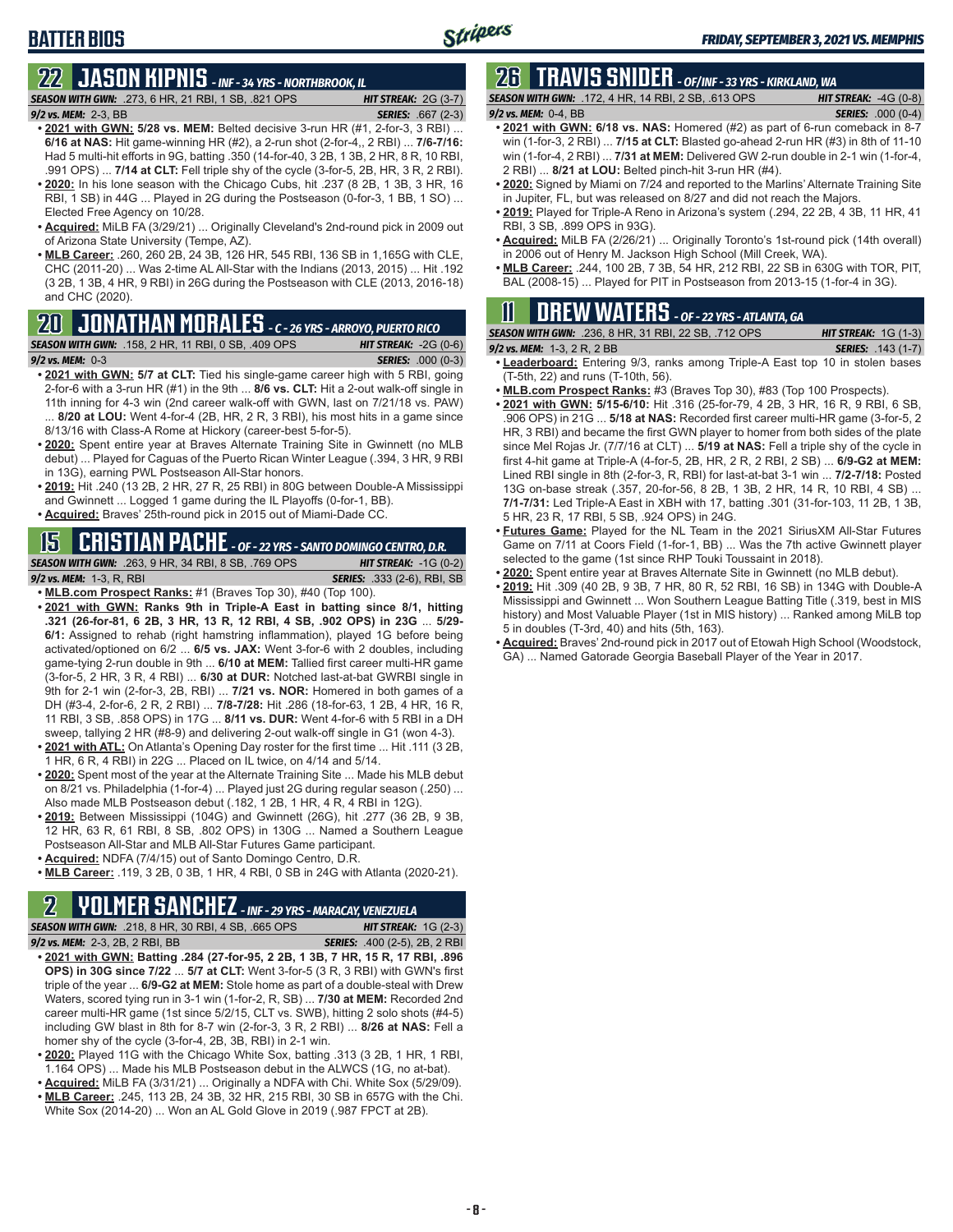### **SEASON SUMMARY**



### **TEAM HIGHS & LOWS**

| <b>OFFENSE:</b>  |                                                                  |
|------------------|------------------------------------------------------------------|
|                  |                                                                  |
|                  |                                                                  |
|                  |                                                                  |
|                  |                                                                  |
|                  |                                                                  |
|                  |                                                                  |
|                  |                                                                  |
|                  |                                                                  |
|                  |                                                                  |
|                  |                                                                  |
|                  |                                                                  |
|                  |                                                                  |
|                  |                                                                  |
|                  |                                                                  |
|                  |                                                                  |
|                  |                                                                  |
| <b>PITCHING:</b> |                                                                  |
| <b>DEFENSE:</b>  | Most Double Plays Turned, Game  3 (6x, last: 8/21 at Louisville) |

#### **INDIVIDUAL HIGHS & LOWS**

| <b>HITTING (GAME):</b> |  |
|------------------------|--|
|                        |  |
|                        |  |
|                        |  |
|                        |  |
|                        |  |
|                        |  |
|                        |  |
|                        |  |
|                        |  |
|                        |  |
|                        |  |
|                        |  |
|                        |  |

#### **PITCHING (GAME):**

#### **DEFENSE (GAME):**

### **STREAKS**

| OFFENSIVE (LONGEST IN 2021 ONLY): |  |
|-----------------------------------|--|
|-----------------------------------|--|

#### **PITCHING (LONGEST IN 2021 ONLY):**

| Consecutive Starts with Win3 Starts (2x, last: K. Wright, 8/13-8/26) |  |
|----------------------------------------------------------------------|--|
|                                                                      |  |
|                                                                      |  |
| Consecutive Quality Starts 3 Starts (2x, last: Muller, 8/18-Current) |  |
|                                                                      |  |
|                                                                      |  |

#### **LAST TIME IT HAPPENED (GWINNETT REGULAR-SEASON HISTORY)**

#### **TEAM OFFENSE:**

| <b>TEAM PITCHING:</b> |  |
|-----------------------|--|
| 22 Runs Allowed       |  |
|                       |  |
|                       |  |
|                       |  |
|                       |  |
|                       |  |
|                       |  |
|                       |  |
| TEAM BEFEMOE.         |  |

#### **TEAM DEFENSE:**

| Turn a Triple Play 6/5/21 vs. Jacksonville (Camargo-Kipnis-Snider) |
|--------------------------------------------------------------------|
|                                                                    |

# **TEAM MISCELLANEOUS:**<br>18-Run Margin of Victory....

# **TEAM MISCELLANEOUS**

Most Caught Stealing, Game .............................................. 2 (8/8-G1 vs. Charlotte)

| Largest Blown Lead (Loss)3 Runs (4x, last: 8/6 vs. Charlotte, 5-2, 6-10) |
|--------------------------------------------------------------------------|
|                                                                          |
| Longest Game, Time………………………………………………………4:26 (5/4 at Charlotte)           |
| Longest 9.0-Inning Game, Time……………………………………3:43 (7/18 at Charlotte)      |
|                                                                          |
|                                                                          |
|                                                                          |
|                                                                          |
|                                                                          |
|                                                                          |
|                                                                          |

| <b>INDIVIDUAL OFFENSE:</b>  |                                                                            |
|-----------------------------|----------------------------------------------------------------------------|
|                             |                                                                            |
|                             |                                                                            |
|                             |                                                                            |
|                             |                                                                            |
|                             |                                                                            |
|                             |                                                                            |
|                             |                                                                            |
|                             | Homers, Both Sides of Plate  Drew Waters (5/18/21 at Nashville)            |
|                             |                                                                            |
|                             |                                                                            |
|                             | Back-to-Back-to-Back Homers  Arcia/Camargo/Demeritte (5/8/21 at Charlotte) |
|                             |                                                                            |
|                             |                                                                            |
|                             |                                                                            |
|                             |                                                                            |
|                             |                                                                            |
|                             |                                                                            |
|                             |                                                                            |
|                             |                                                                            |
|                             |                                                                            |
|                             |                                                                            |
|                             |                                                                            |
| <b>INDIVIDUAL PITCHING:</b> |                                                                            |

| <u>INDIVIDUAL PITUMINU.</u>                                                     |  |
|---------------------------------------------------------------------------------|--|
|                                                                                 |  |
| 9.0-Inning No-Hitter (Solo)Todd Redmond (5/28/10 at Louisville)                 |  |
| 9.0-Inning No-Hitter (Comb.)  Wooten/Marksberry/Ramirez (6/30/16 at Louisville) |  |
|                                                                                 |  |
|                                                                                 |  |
|                                                                                 |  |
| 21 Consecutive Saves Converted Jairo Asencio (9/6/09-8/8/11)                    |  |
| 25.0-Inning Scoreless Streak Stephen Marek, 25.1 IP (6/6/10-8/2/10)             |  |